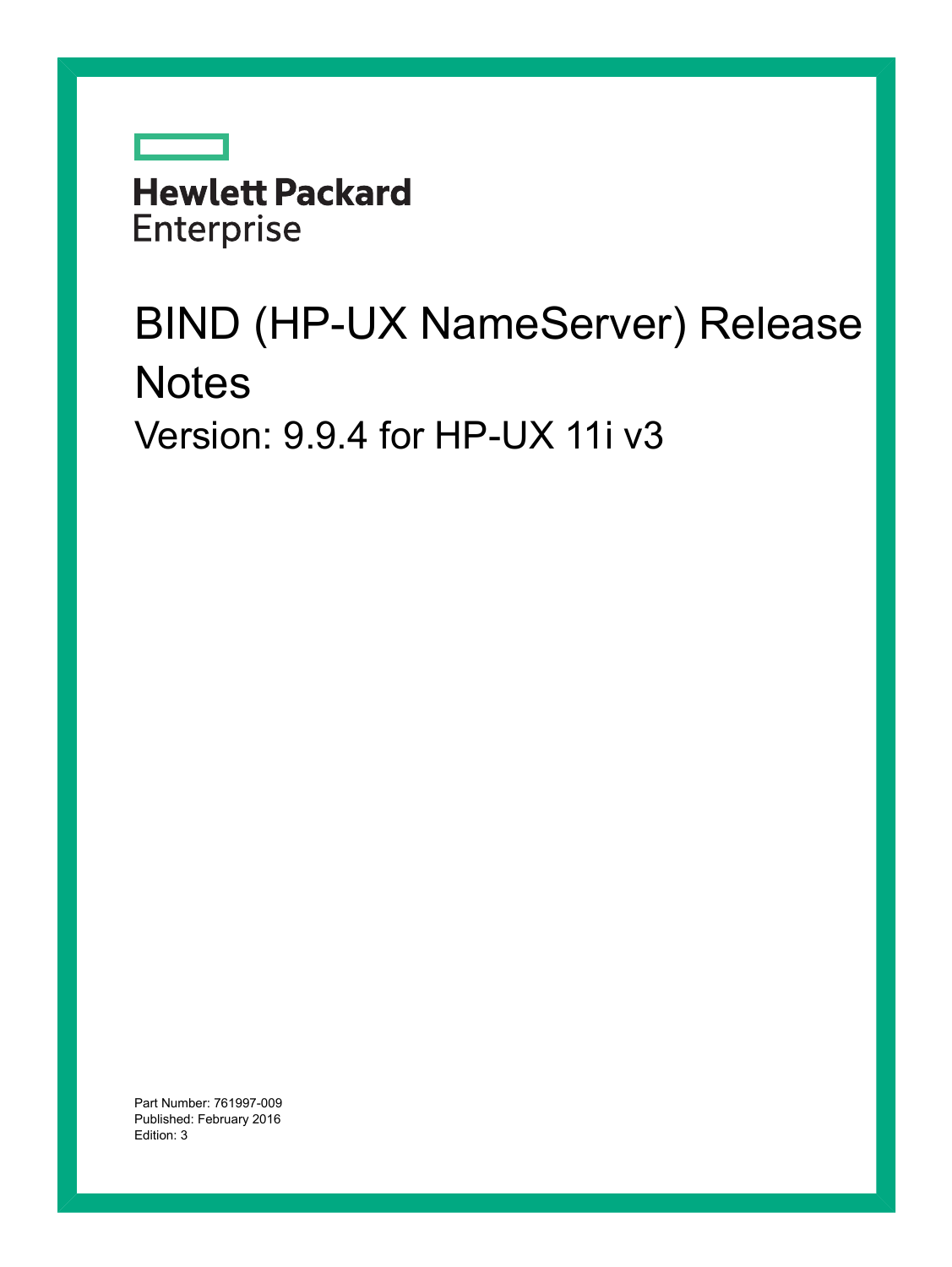#### © Copyright 2003, 2016 Hewlett Packard Enterprise Development LP

The information contained herein is subject to change without notice. The only warranties for Hewlett Packard Enterprise products and services are set forth in the express warranty statements accompanying such products and services. Nothing herein should be construed as constituting an additional warranty. Hewlett Packard Enterprise shall not be liable for technical or editorial errors or omissions contained herein.

Links to third-party websites take you outside the Hewlett Packard Enterprise website. Hewlett Packard Enterprise has no control over and is not responsible for information outside the Hewlett Packard Enterprise website.

Confidential computer software. Valid license from Hewlett Packard Enterprise required for possession, use, or copying. Consistent with FAR 12.211 and 12.212, Commercial Computer Software, Computer Software Documentation, and Technical Data for Commercial Items are licensed to the U.S. Government under vendor's standard commercial license.

#### **Acknowledgments**

Intel®, Itanium®, Pentium®, Intel Inside®, and the Intel Inside logo are trademarks of Intel Corporation in the United States and other countries.

Adobe® and Acrobat® are trademarks of Adobe Systems Incorporated.

UNIX® is a registered trademark of The Open Group.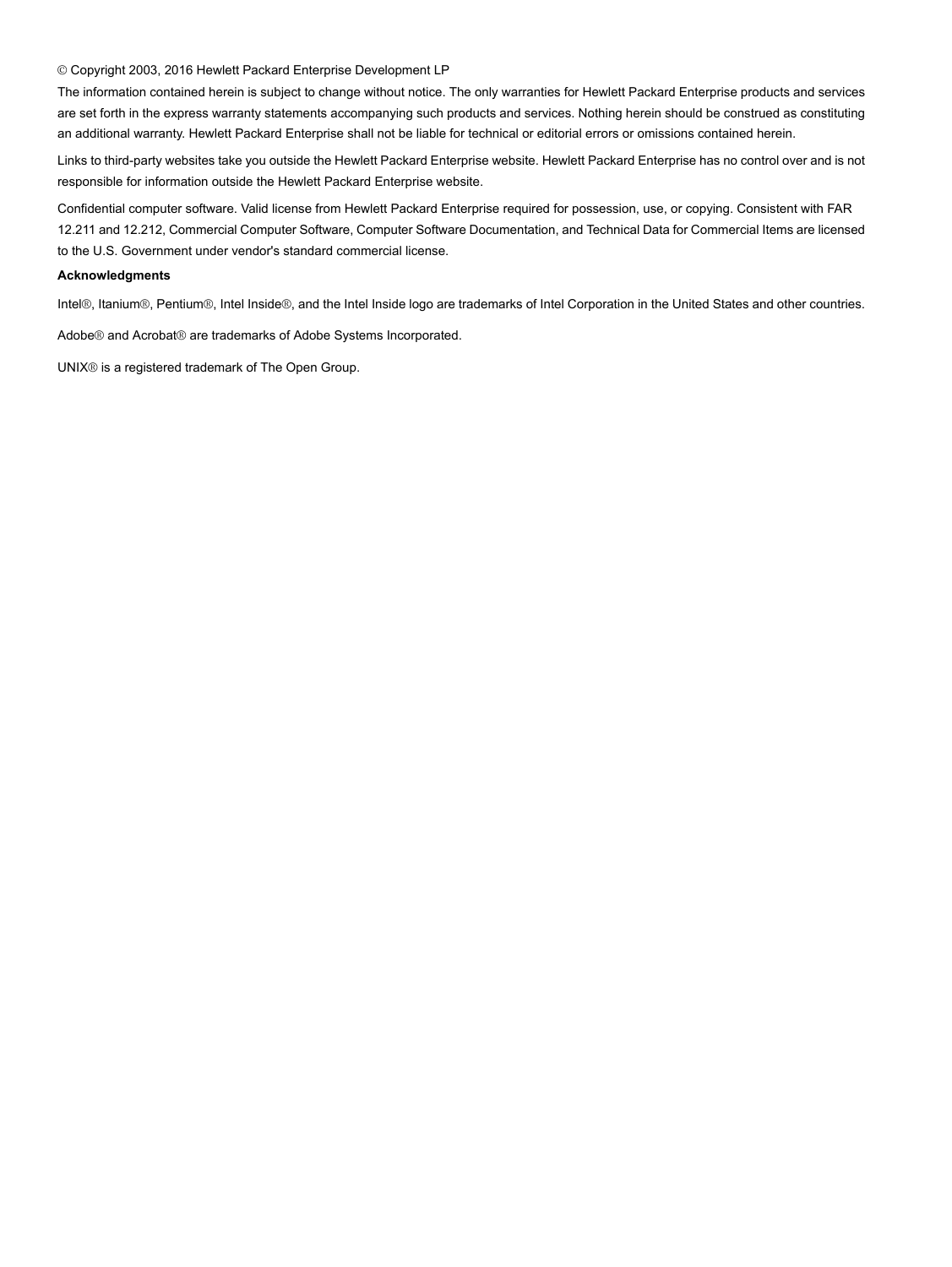## Contents

| 1 BIND (HP-UX NameServer) release notes for February 20165               |  |
|--------------------------------------------------------------------------|--|
|                                                                          |  |
|                                                                          |  |
|                                                                          |  |
|                                                                          |  |
|                                                                          |  |
|                                                                          |  |
|                                                                          |  |
|                                                                          |  |
|                                                                          |  |
|                                                                          |  |
|                                                                          |  |
|                                                                          |  |
|                                                                          |  |
| 5 Defect fixes across various releases of BIND (HP-UX NameServer)14      |  |
|                                                                          |  |
|                                                                          |  |
|                                                                          |  |
|                                                                          |  |
|                                                                          |  |
|                                                                          |  |
| 7 New deliverable in BIND (HP-UX NameServer) 9.9.4 and their locations18 |  |
|                                                                          |  |
|                                                                          |  |
|                                                                          |  |
|                                                                          |  |
|                                                                          |  |
|                                                                          |  |
|                                                                          |  |
|                                                                          |  |
|                                                                          |  |
|                                                                          |  |
|                                                                          |  |
|                                                                          |  |
|                                                                          |  |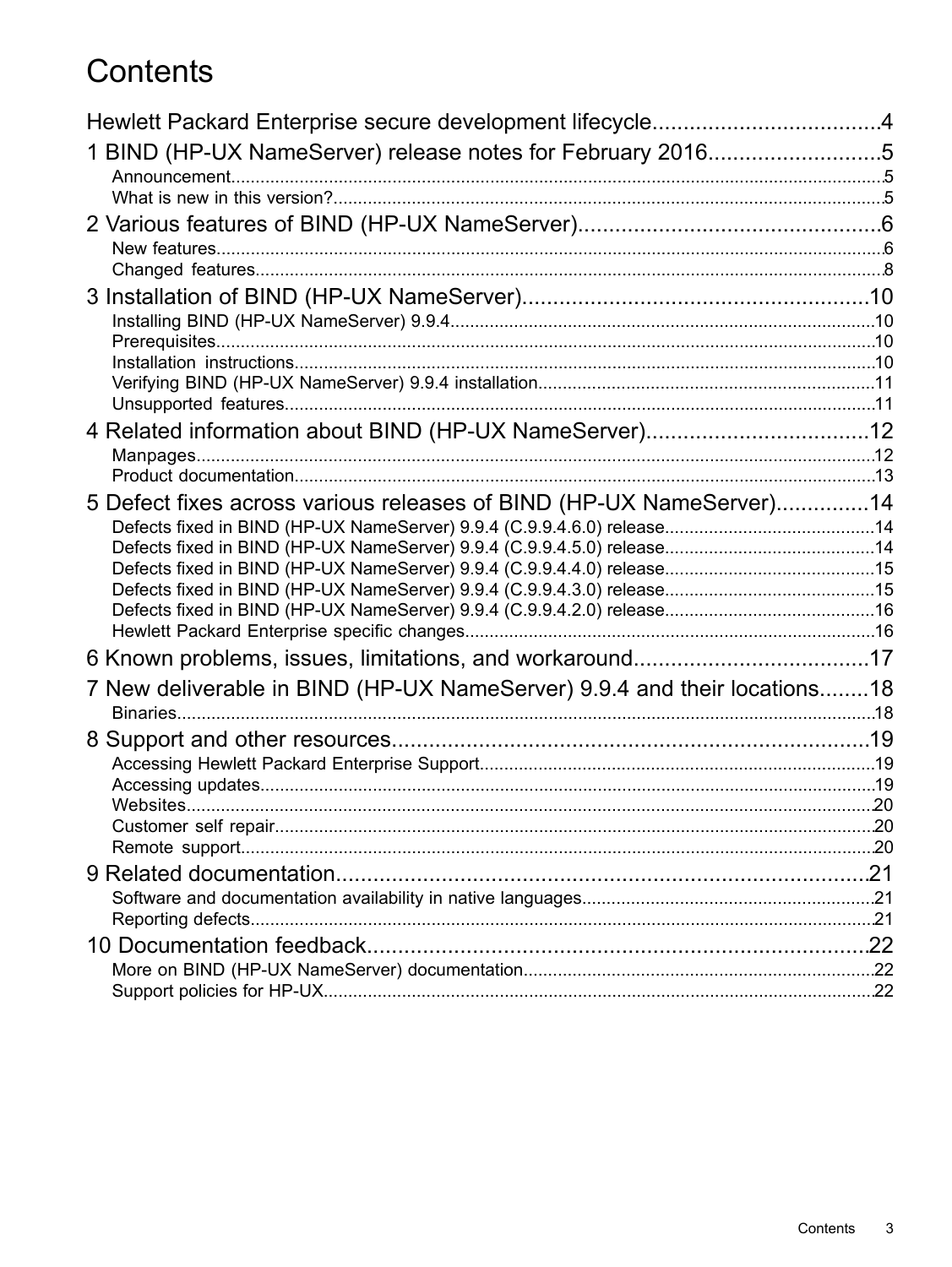## <span id="page-3-0"></span>Hewlett Packard Enterprise secure development lifecycle

Starting with HP-UX 11i v3 March 2013 update release, Hewlett Packard Enterprise secure development lifecycle provides the ability to authenticate HP-UX software. Software delivered through this release is digitally signed using Hewlett Packard Enterprise's private key. You can now verify the authenticity of the software, before installing the products, delivered through this release.

To verify the software signatures in signed depot, the following products must be installed on your system:

- B.11.31.1303 or later of SD (Software Distributor)
- A.01.02.00 or later of HP-UX Whitelisting (WhiteListInf)

To verify the signatures, run: /usr/sbin/swsign  $-v$  -s < depot path>

For more information, see Software Distributor documentation at **[http://www.hpe.com/info/](http://www.hpe.com/info/sd-docs) [sd-docs](http://www.hpe.com/info/sd-docs)**.

**NOTE:** Ignite-UX software delivered with HP-UX 11i v3 March 2014 release or later supports verification of the software signatures in signed depot or media, during cold installation. For more information, see Ignite-UX documentation at **<http://www.hpe.com/info/ignite-ux-docs>**.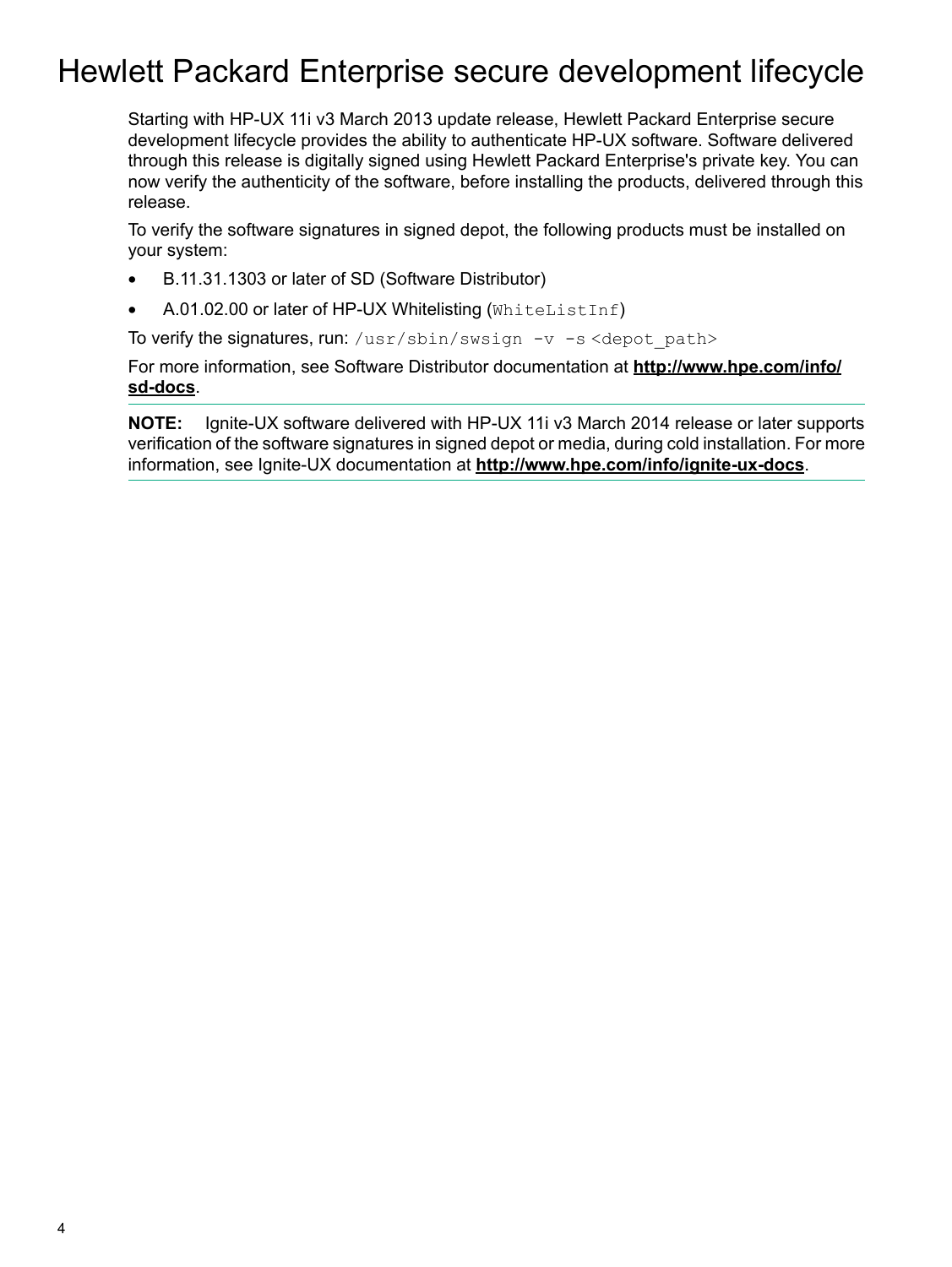## <span id="page-4-0"></span>1 BIND (HP-UX NameServer) release notes for February 2016

This document discusses the most recent product information, pertaining to Berkeley Internet Name Domain or shortly BIND (HP-UX NameServer), which is also known as **Name Server** or **HP-UX NameServer**, supported on HP-UX 11i v3 operating systems. [Table](#page-4-3) 1 lists the product version for which the document is applicable.

#### <span id="page-4-3"></span>**Table 1 Documentation Support for BIND (HP-UX NameServer)**

| <b>Operating system</b> | <b>Version</b> |
|-------------------------|----------------|
| l HP-UX 11i v3          | 9.9.4          |

<span id="page-4-1"></span>It also gives more details on how to install BIND (HP-UX NameServer) 9.9.4 on HP-UX 11i v3 operating systems.

#### Announcement

BIND (HP-UX NameServer) is a Berkeley implementation of the Domain Name System (DNS). It is a distributed network information lookup service, that maps host names to Internet addresses, and Internet addresses to host names. It also facilitates Internet mail routing by providing a list of hosts that accept mail for other hosts.

<span id="page-4-2"></span>BIND (HP-UX NameServer) 9.9.4 is the latest web upgrade version of BIND (HP-UX NameServer). It is available for download at: **[Software](http://www.hpe.com/support/softwaredepot) Depot Home**.

#### What is new in this version?

This version of BIND (HP-UX NameServer) 9.9.4 for HP-UX 11i v3 operating system includes various new features, changes in different features of the earlier releases, since the release of BIND (HP-UX NameServer) 9.7.3, and various defect fixes.

**TIP:** See "Various features of BIND (HP-UX [NameServer\)"](#page-5-0) (page 6) for more details, ["New](#page-5-1)  $\cdot \nabla$ [features"](#page-5-1) (page 6) for a list of some of those new features, and ["Changed](#page-7-0) features" (page 8) for changes in the latest release.

**NOTE:** For complete list of changes and more details about the defect fixes, see "Release Notes" documents of BIND 9.9.x and BIND 9.8.x, available at: **<http://www.isc.org>**.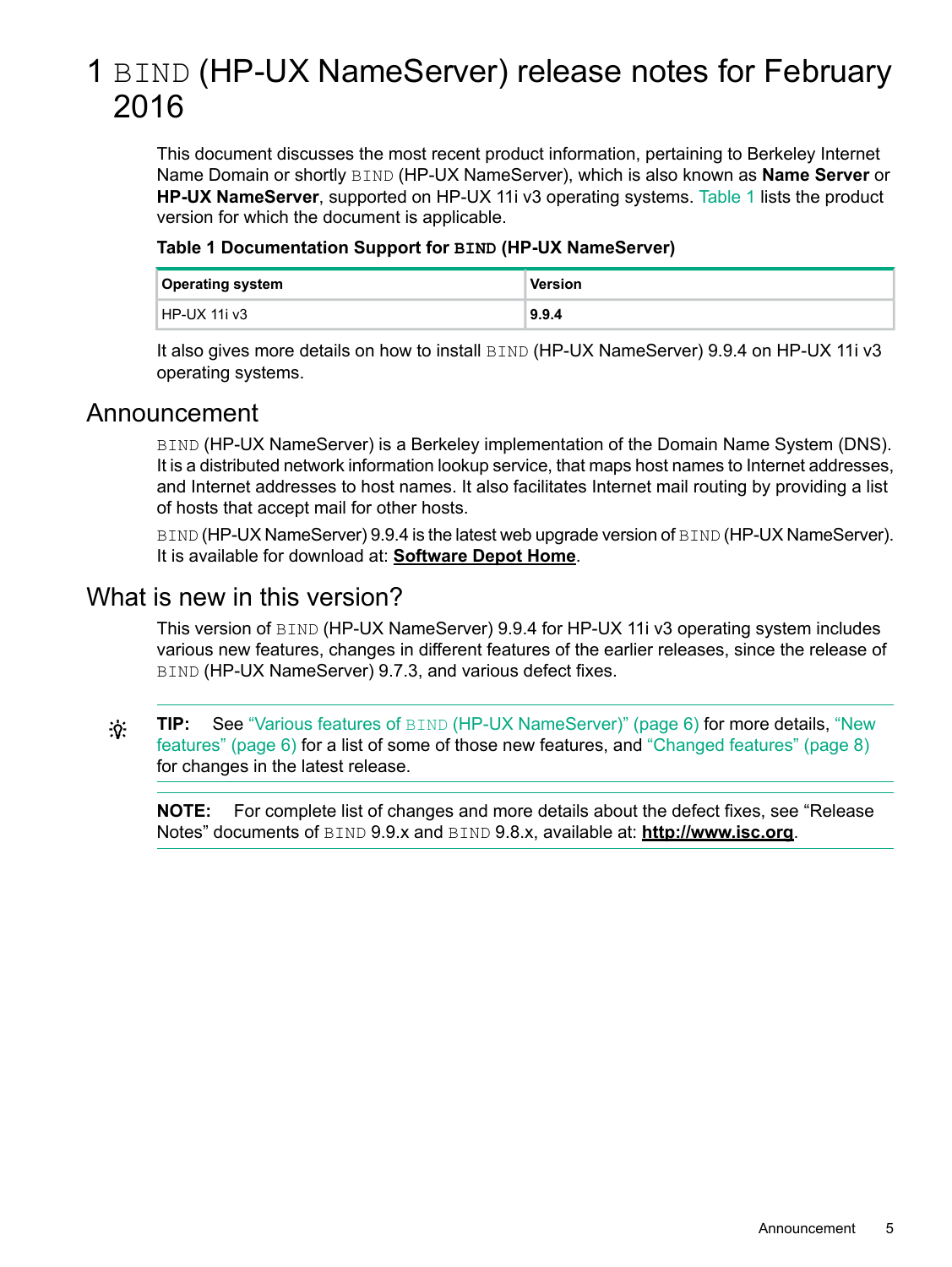## <span id="page-5-0"></span>2 Various features of BIND (HP-UX NameServer)

<span id="page-5-1"></span>This chapter describes in detail about various features of BIND (HP-UX NameServer) 9.9.4 release.

#### New features

This version of BIND (HP-UX NameServer) for HP-UX 11i v3 operating systems includes the following new features.

- **DNS64:**
	- DNS64 is a mechanism for synthesizing AAAA records from A records.
	- DNS64 is used with an IPv6/IPv4 translator to enable client-server communication, between an IPv6-only client and an IPv4-only server, without requiring any changes to either the IPv6 or the IPv4 node, for the class of applications that work through NATs
- **Response Rate Limiting(RRL):**
	- RRL helps in mitigating DNS denial-of-service attacks, by reducing the rate at which authoritative servers respond to high volumes of malicious queries.
- New dnssec-verify(1) command checks a signed zone to ensure correctness of signatures and of NSEC/NSEC3 chains.
- Added a new configuration option "check-spf" to check SPF recodes.
	- Valid values are "warn" (default) and "ignore".
	- When set to "warn", checks SPF and TXT records in spf format, warning if either resource record type occurs without a corresponding record of the other resource record type.
- Support for the RFC 6742 ILNP record types (NID, LP, L32, and L64).
- Elliptic Curve Digital Signature (ECDS) Algorithm keys and signatures in DNSSEC are now supported per RFC 6605.
- EUI48 and EUI64 types.
- New configuration option "max-rsa-exponent-size <value>;" that can be used to specify the maximum RSA exponent size, that will be accepted when validating.
- The new "inline-signing" option, in combination with the "auto-dnssec" option, that was introduced in BIND (HP-UX NameServer) 9.7, allows named to sign zones completely transparently.
- "rndc flushtree <name>" command removes the specified name and all names under it from the cache.
- "rndc querylog" can now be given an on/off parameter instead of only being used as a toggle.
- "rndc sync" command dumps pending changes in a dynamic zone to disk without a freeze/thaw cycle.
	- "rndc sync -clean" removes the journal file after syncing.
	- "rndc freeze" no longer removes journal files.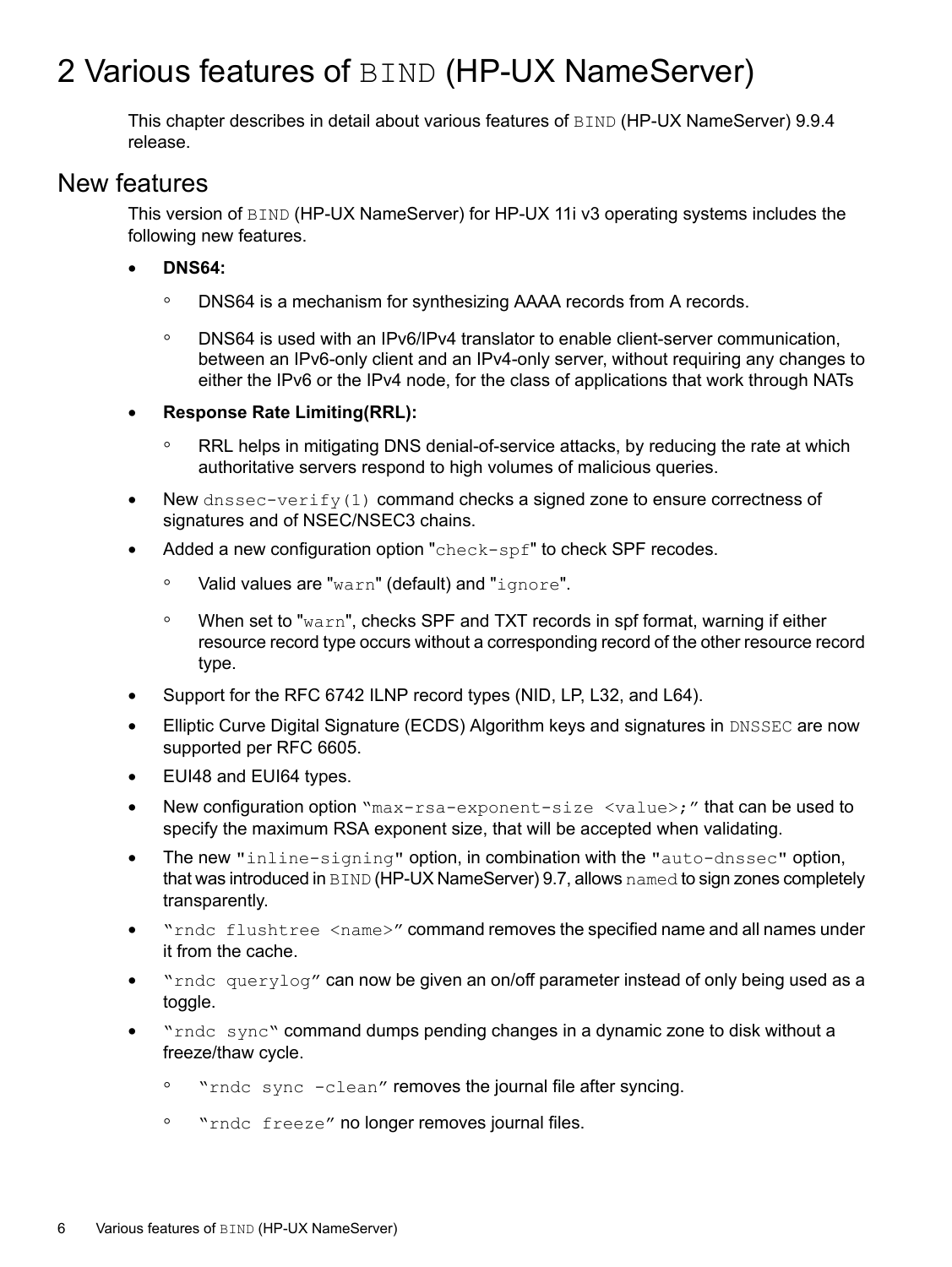- The new "rndc signing" command provides greater visibility and control of the automatic DNSSEC signing process.
	- Options to this new command include "-list <zone>" which will show the current state of signing operations overall or as per the specified zone.
- The "dnssec-signzone -D" option causes dnssec-signzone to write DNSSEC data to a separate output file.
- "dnssec-signzone -R" forces removal of signatures, that are not expired, but were created by a key, which no longer exists.
- "dnssec-signzone -X" option allows signatures, on DNSKEY records, to have a different expiration date, from other signatures.
- "-L" option of dnssec-keygen and dnssec-settime, sets the default TTL for the key, when it is converted into a DNSKEY RR.
- As per RFC 6303, RFC 1918 reverse zones are now part of the built-in list of empty zones.
- Added support for Uniform Resource Identifier (URI) resource records.
- Several RPZ feature improvements are made.
	- $\degree$  Highlights are a new  $\text{``rpz''}$  logging channel and RPZ CNAME RDATA, which can now include wildcard.
- The "serial-update-method" option, allows dynamic zones to have their SOA serial number, set to the current UNIX time if desired, rather than simply performing the increment of the serial number with each change to the zone.
- Inserting an NSEC3PARAM, via dynamic update in an auto-dnssec zone, that has not been signed yet, will cause it to be signed with the specified NSEC3 parameters, when keys are activated.
	- The NSEC3PARAM record, will not appear in the zone, until it is signed, but the parameters will be stored.
- The also-notify option, now takes the same syntax as "masters", thus it can use named master lists and TSIG keys.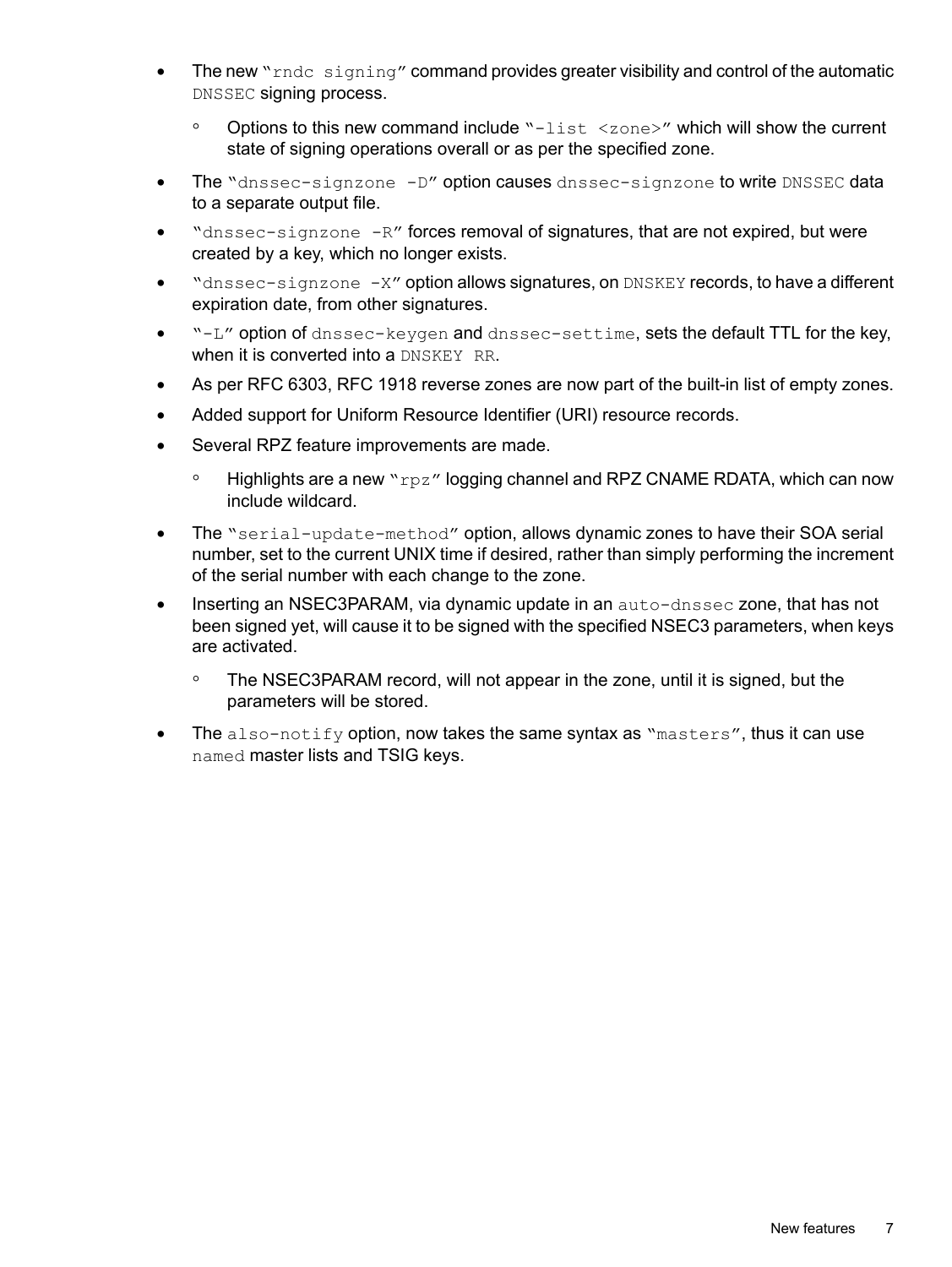- New zone type "static-stub".
	- It is like a stub zone, but the NameServer names and/or their IP addresses are statically configured.
- Allow "filter-aaaa-on-v4", to be applied selectively to IPv4 clients.
	- New acl "filter-aaaa" (default any).

#### • **genrandom(1):**

- Add support for the generation of multiple files.
- The option max-recursion-depth sets a limit on the number of levels of recursion named allows.
	- The default value is 7 levels.
- <span id="page-7-0"></span>The option  $max-recursion-queries$  sets a limit on the number of iterative queries named sends before terminating a recursive query.
	- The default is 50 queries.

#### Changed features

This version of BIND (HP-UX NameServer) 9.9.4 for HP-UX 11i v3 operating systems includes the following changed features, over its previous releases.

- " $n$ amed  $-q$ ", now no longer works with an invalid logging configuration.
- Added logging messages on slave servers, when they forward DDNS updates to a master.
- The zone-statistics option now takes three options:
	- "full"
	- "terse"
	- "none"

"yes" is now a synonym for "full", "no" is now a synonym for "terse", which is how, it behaved in previous versions.

- Response Policy Zone performance enhancements:
	- New "response-policy" option "min-ns-dots".
	- "nsip" and "nsdname" now enabled by default with RPZ.
- "dnssec-dsfromkey", now no longer puts legal whitespace in DS hashes, in order to inter-operate better, with some overly-strict registrars.
- RFC 1918 empty zones will now be configured automatically.
	- named will attempt to determine, if an RFC 1918 zone already exists, or is active and will not create an empty zone in that case. ◦
	- In prior versions, these were switched on, with the empty-zones-enable option.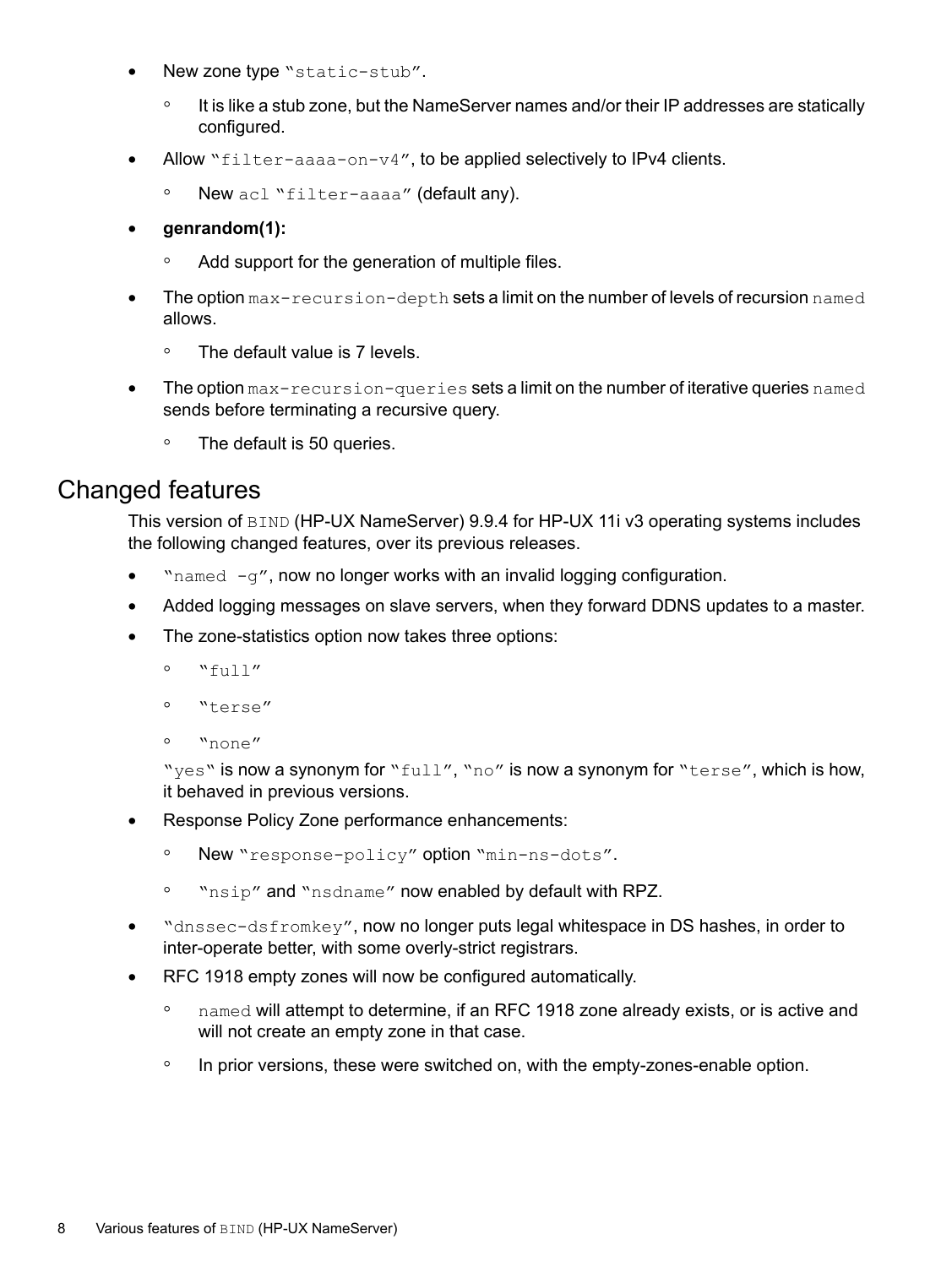- Extended the header of raw-format master files, to include the serial number of the zone, from which they were generated, if different (as in the case of inline-signing zones).
	- This is to be used in inline-signing zones, to track changes between the unsigned and signed versions of the zone, which may have different serial numbers.
- Change the default query timeout (resolver-query-timeout) from 30 seconds to 10.
	- Allow setting this in named.conf using the new "resolver-query-timeout" option, which specifies a maximum time in seconds.
	- 0 means "default" and anything longer than 30, will be silently set to 30.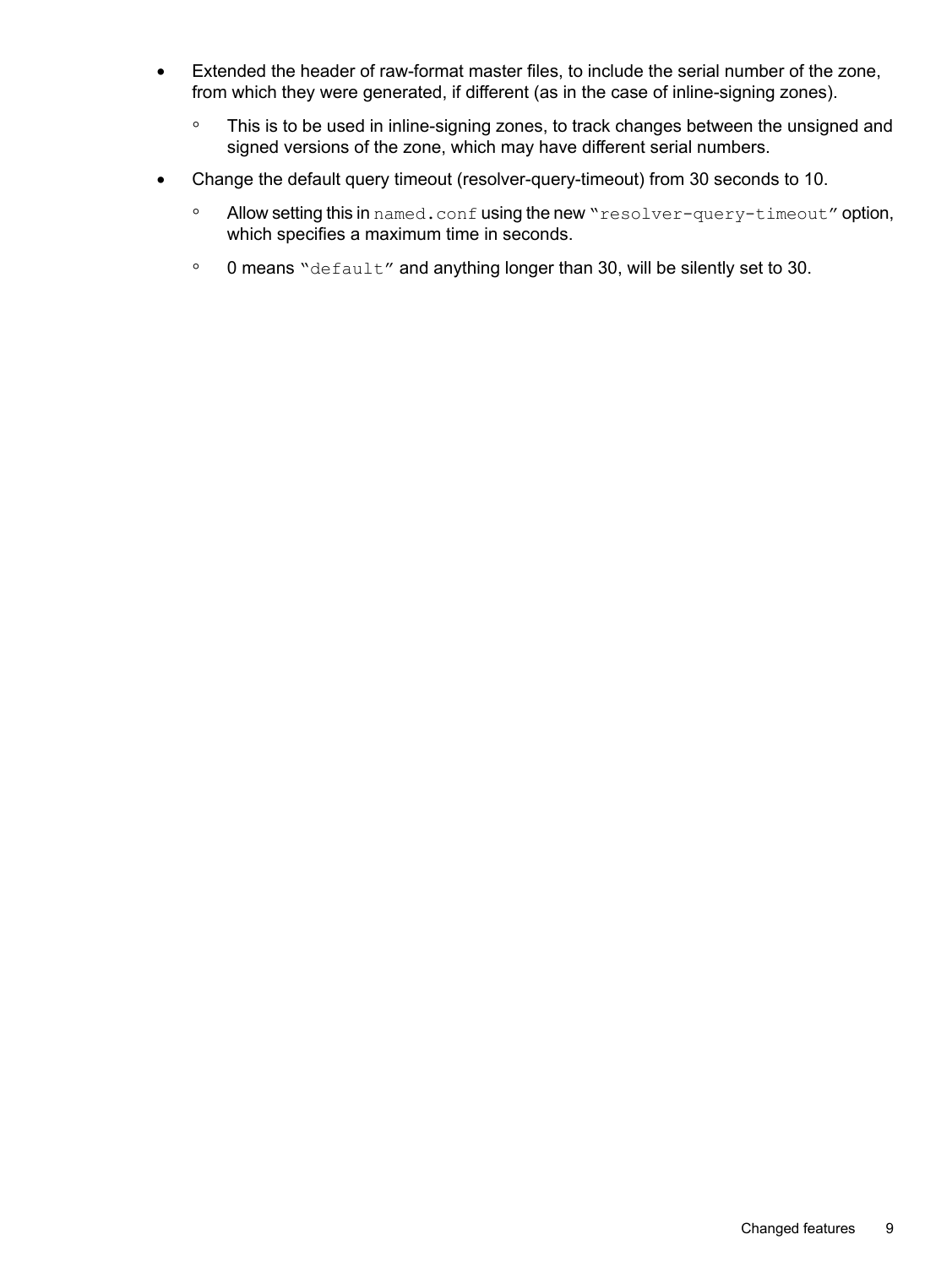## <span id="page-9-0"></span>3 Installation of BIND (HP-UX NameServer)

<span id="page-9-1"></span>This chapter explains in detail about the procedure to install, verify and update BIND (HP-UX) NameServer).

### Installing BIND (HP-UX NameServer) 9.9.4

<span id="page-9-2"></span>This section describes how to install BIND (HP-UX NameServer) 9.9.4 on HP-UX 11i v3.

#### **Prerequisites**

<span id="page-9-3"></span>OpenSSL1.0.1.j or later and Kerberos client are the prerequisite for installing BIND (HP-UX NameServer) 9.9.4 on HP-UX 11i v3.

### Installation instructions

To install BIND (HP-UX NameServer) 9.9.4, you need to complete the following steps:

- **1.** Review to ensure that your system meets **BIND** (HP-UX NameServer) 9.9.4 installation requirements.
- **2.** Go to **HPE Software Depot Home** at: **[Software](http://www.hpe.com/support/softwaredepot) Depot Home**.
- **3.** Use **Search** button to browse for BIND (HP-UX NameServer). The product catalog page is displayed.
- **4.** Select BIND (HP-UX NameServer) in the product catalog. BIND (HP-UX NameServer) page is displayed.
- **5.** Read the "*Overview*" and "*Installation*" pages for BIND (HP-UX NameServer).
- **6.** Click the **Select** option at the bottom right of any of these pages.
- **7.** Select the appropriate release of HP-UX operating system.
- **8.** Enter the *registration information*. Read and **Accept** the terms and conditions statements.
- **9.** Click **Next**>>. The Electronic Delivery Receipt page is displayed.
- **10.** Select BIND (HP-UX NameServer) 9.9.4 depot under Download Software.
- **11.** Save BIND (HP-UX NameServer) 9.9.4 depot in a local directory, for example, /tmp.
- **12.** To verify that **BIND** (HP-UX NameServer) 9.9.4 depot is downloaded properly in the local directory, enter the following HP-UX MD5 Secure Checksum command at the HP-UX prompt:

# md5sum <depot\_name>

The result of this command must match the fingerprint provided in the Electronic Delivery Receipt. If the result does not match, download BIND (HP-UX NameServer) 9.9.4 depot again.

**NOTE:** The HP-UX MD5 Secure Checksum software is not installed by default on the system. It is available at: **[Software](http://www.hpe.com/support/softwaredepot) Depot Home**.

**13.** To install BIND (HP-UX NameServer) 9.9.4 depot, enter the following command at HP-UX prompt:

# swinstall -s <fully\_qualified\_depot\_source\_path>

The swinstall window is displayed.

- **14. Press** the *space bar* to select the product that you wish to install.
- **15.** Select **Install** in the *Action* menu. The Install Analysis window is displayed.
- **16.** Select **OK** when the Status field displays a Ready message. The Install window is displayed. BIND (HP-UX NameServer) 9.9.4 software installation starts. The swinstall command loads BIND (HP-UX NameServer) 9.9.4 files on to the system in approximately five minutes.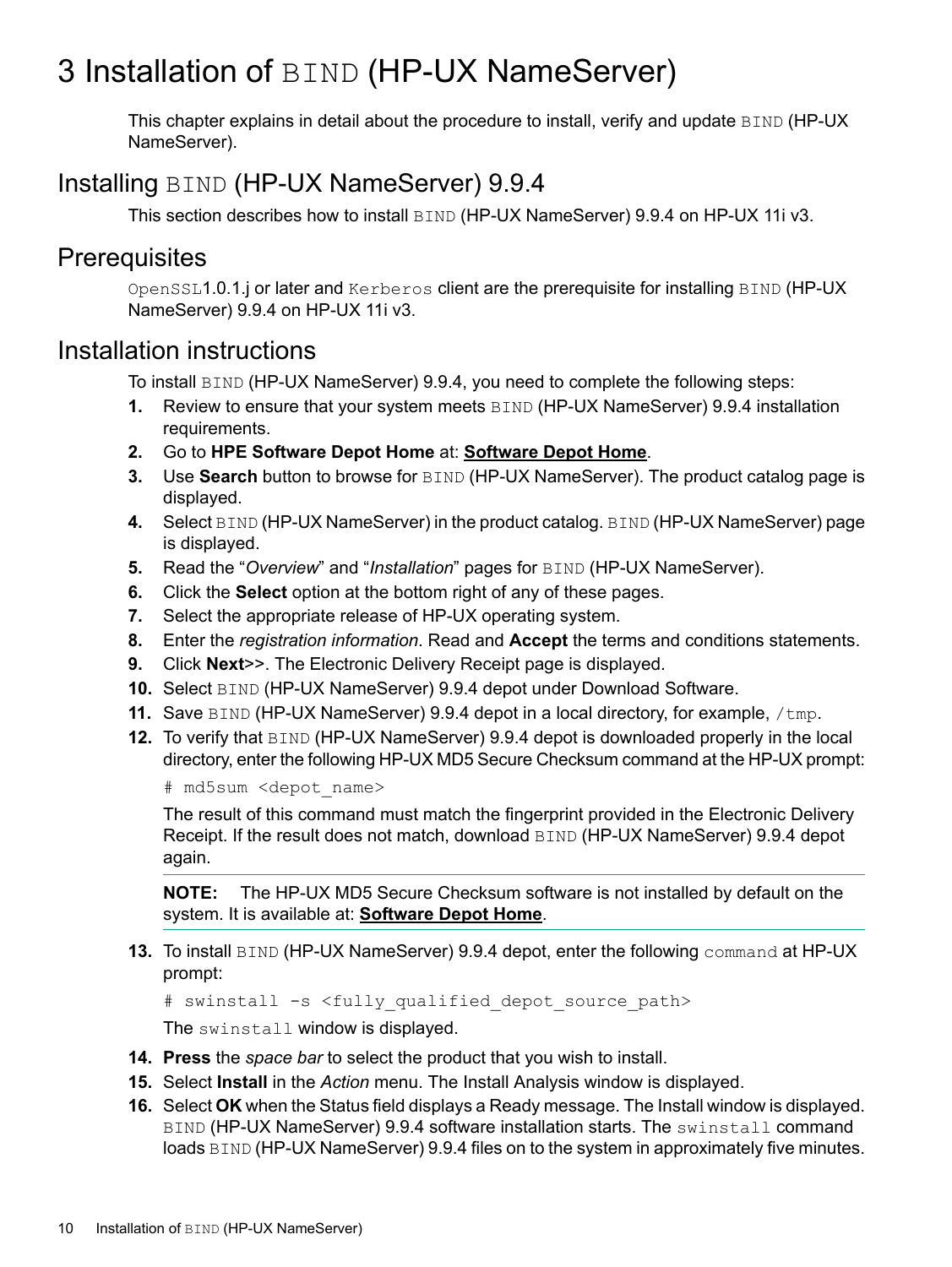- **17.** Select **Done**, when the Status field displays a Completed message.
- **18.** Select **File->Exit** to exit from the swinstall window. The named daemon is pre-configured and starts after installation. The  $swinstall$  command installs  $BIND$  (HP-UX NameServer) in the /opt directory.

<span id="page-10-0"></span>**NOTE:** For more information on configuring and using BIND (HP-UX NameServer), see BIND 9.9 Administrator Reference Manual at **BIND (HP-UX [NameServer\)](https://h20392.www2.hpe.com/portal/swdepot/displayProductInfo.do?productNumber=BIND) Software Depot Pages** and also available at **<http://www.isc.org>**.

#### Verifying BIND (HP-UX NameServer) 9.9.4 installation

To verify whether BIND (HP-UX NameServer) 9.9.4 depot is installed successfully on your system, enter the following command at the HP-UX prompt:

```
# swlist -l product <depot_name>
```
If BIND (HP-UX NameServer) 9.9.4 is installed properly, the following output is displayed on a HP-UX 11i v3 operating system.

```
# Initializing...
# Contacting target "hostname"...
#
# Target: hostname:/
HPUX-NameServer C.9.9.4.N HPUX Name Server
HPUX-NameServer.NameService C.9.9.4.N Berkeley Internet Name Domain Server Protocol daemons and utilities
```
### Unsupported features

The following features are not supported in BIND (HP-UX NameServer) 9.9.4:

- Integrate contributed IDN code
- Integrate contributed DLZ code into named
- Support for Cryptoki hardware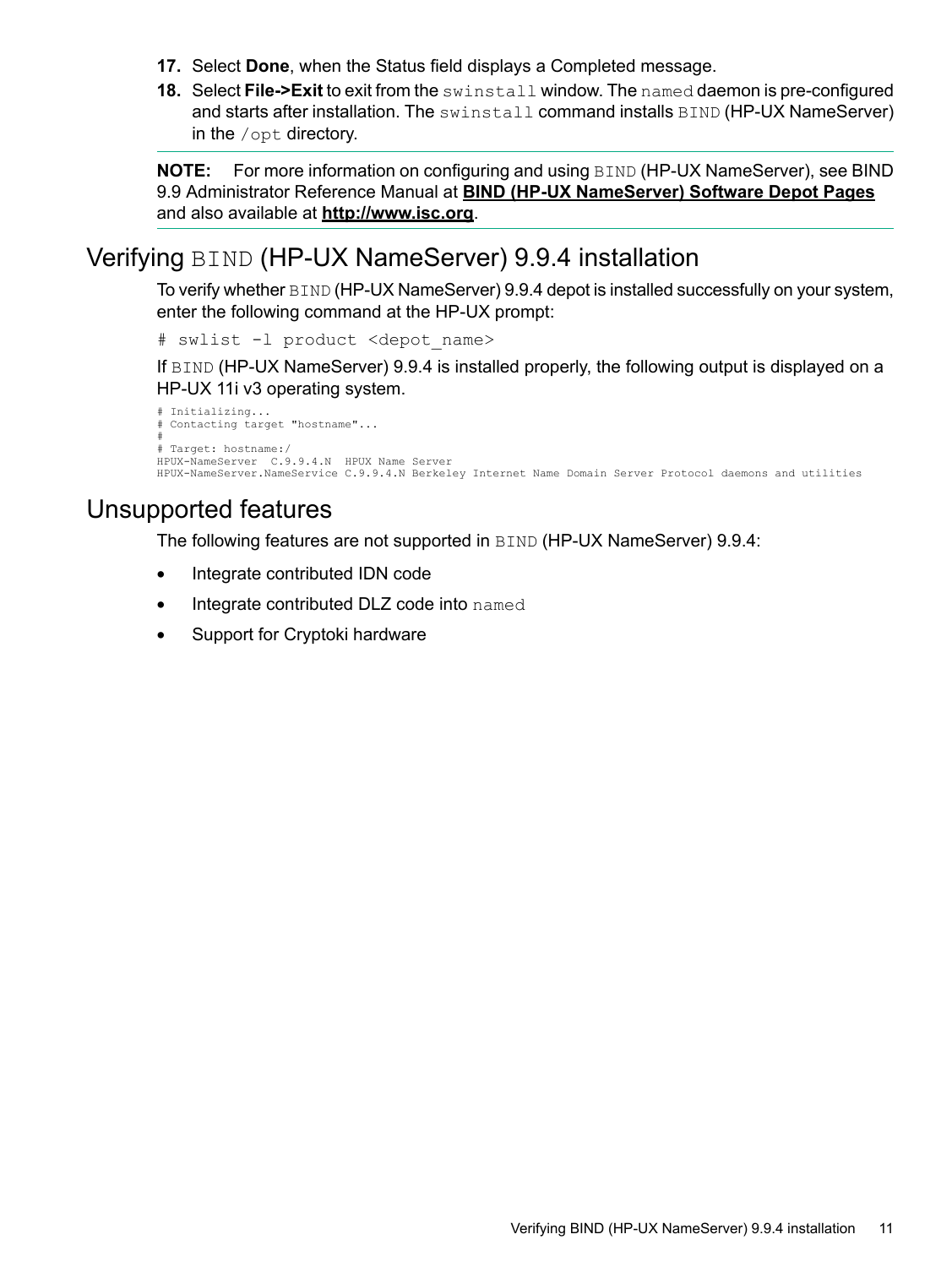## <span id="page-11-0"></span>4 Related information about BIND (HP-UX NameServer)

<span id="page-11-1"></span>The following sections discuss more about the related information and documentation available for BIND (HP-UX NameServer) 9.9.4.

### Manpages

<span id="page-11-2"></span>[Table](#page-11-2) 2 describes the manpages distributed with BIND (HP-UX NameServer) 9.9.4 depot.

| Table 2 BIND (HP-UX NameServer) 9.9.4 Manpages |
|------------------------------------------------|
|------------------------------------------------|

| <b>Manpage</b>            | <b>Description</b>                                                                                                                                                                                                                                           |
|---------------------------|--------------------------------------------------------------------------------------------------------------------------------------------------------------------------------------------------------------------------------------------------------------|
| arpaname (1)              | Utility to translate IP addresses (IPv4 and IPv6) to the corresponding<br>IN-ADDR.ARPA or IP6.ARPA names.                                                                                                                                                    |
| ddns-confgen(1)           | Tool to generate a key for use by nsupdate and named.                                                                                                                                                                                                        |
| $d$ nssec-dsfromkey $(1)$ | DNSSEC DS RR generation tool.                                                                                                                                                                                                                                |
| dnssec-settime(1)         | Tool to set the key timing metadata for a DNSSEC key.                                                                                                                                                                                                        |
| genrandom (1)             | Tool to generate a file containing random data.                                                                                                                                                                                                              |
| isc-hmac-fixup(1)         | Fixes HMAC keys generated by older versions of BIND (HP-UX NameServer).                                                                                                                                                                                      |
| named-journalprint(1)     | Utility to print zone journal in human-readable form.                                                                                                                                                                                                        |
| nsec3hash(1)              | Tool to generate an NSEC3 hash based on a set of NSEC3 parameters.                                                                                                                                                                                           |
| dnssec-revoke(1)          | Tool to set the REVOKED bit on a DNSSEC key                                                                                                                                                                                                                  |
| dnssec-signzone(1)        | Tool to sign the DNSSEC zone                                                                                                                                                                                                                                 |
| dnssec-keygen(1)          | Tool to generate keys for DNSSEC                                                                                                                                                                                                                             |
| $d$ nssec-verify $(1)$    | Tool to verify DNSSEC zone                                                                                                                                                                                                                                   |
| host(1)                   | Utility for DNS lookup                                                                                                                                                                                                                                       |
| hosts to na (1M)          | Program used to translate host table to name server file format.                                                                                                                                                                                             |
| named-checkconf(1)        | Tool to check the syntax of the named configuration file                                                                                                                                                                                                     |
| named-checkzone(1)        | Tool to check the validity of a zone                                                                                                                                                                                                                         |
| named-compilezone(1)      | Zone file validity checking or converting tool                                                                                                                                                                                                               |
| $n$ supdate $(1)$         | Utility to update the DNS dynamically                                                                                                                                                                                                                        |
| $rndc$ -confgen $(1)$     | Tool to generate the rndc key                                                                                                                                                                                                                                |
| $\text{rndc}(1)$          | Utility to control the name server control                                                                                                                                                                                                                   |
| diag(1M)                  | Tool to interrogate DNS servers                                                                                                                                                                                                                              |
| lwresd(1M)                | Daemon to provide name lookup services to clients that use BIND (HP-UX<br>NameServer) 9 lightweight resolver library                                                                                                                                         |
| named (1M)                | Daemon that reads BIND (HP-UX NameServer) configuration file,/etc/<br>named.conf for initial data on resource records, and listens for queries. The<br>named daemon is the Internet domain name server, and it requires super user<br>privileges to execute. |
| named.conf $(4)$          | Configuration file for name daemon                                                                                                                                                                                                                           |
| rndc.comf(4)              | Configuration file rndc                                                                                                                                                                                                                                      |
| sig named (1M)            | Send signals to the domain name server                                                                                                                                                                                                                       |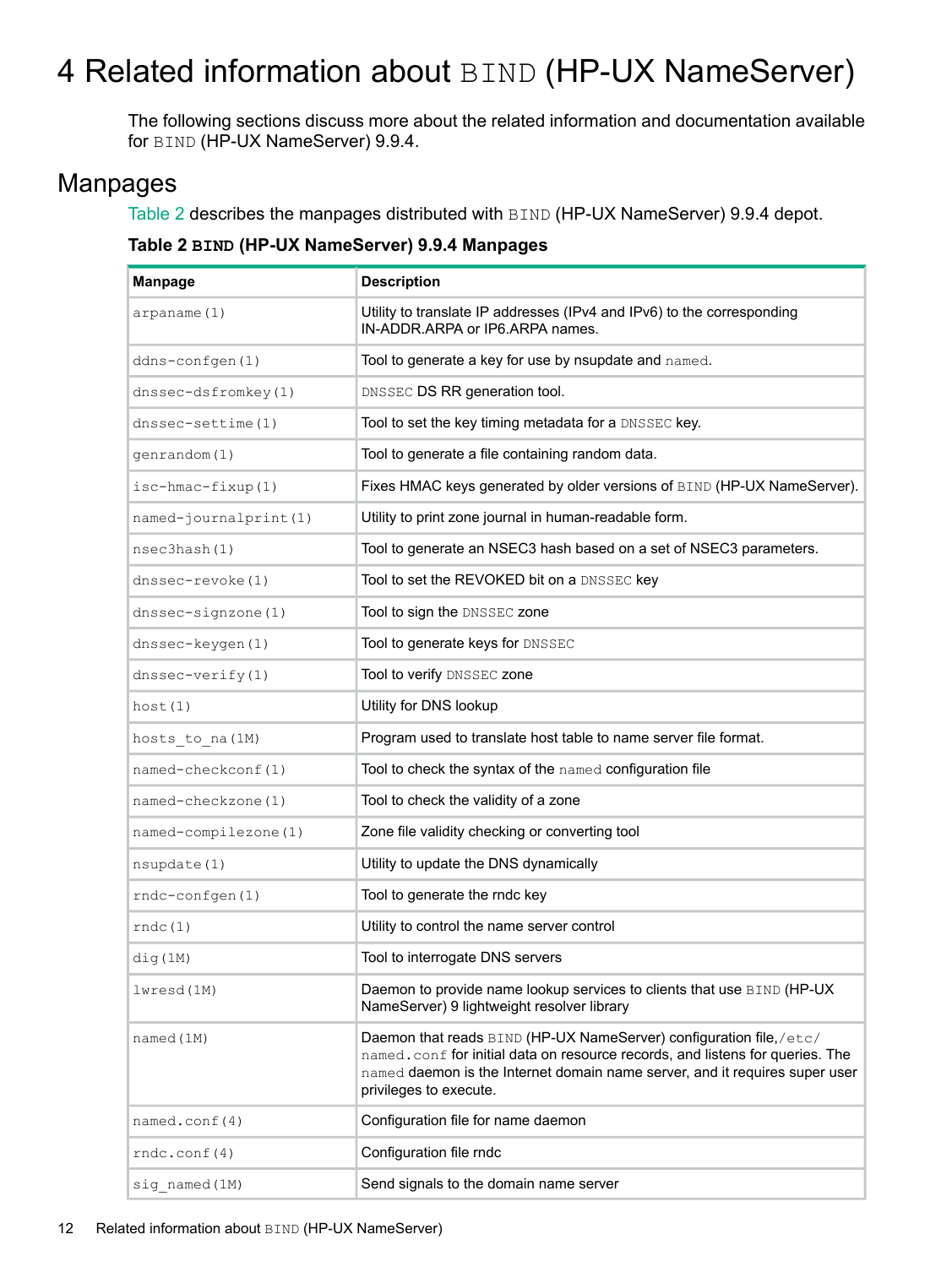<span id="page-12-0"></span>The Manpages  $n\text{slockup}(1)$ ,  $\text{dig}(1M)$ , and  $h\text{ost}(1)$  can be used to troubleshoot  $\text{BIND}$ (HP-UX NameServer) 9.9.4. For detailed information and examples of utilities and commands listed in Table 2 [\(page](#page-11-2) 12), see the respective manpages.

#### Product documentation

For more information on configuring, administering, and using BIND (HP-UX NameServer), see BIND 9 Administrator Reference Manual, HP-UX IP Address and Client Management Services Administrator's Guide, and Software Depot Pages for quick reference at:

- **Hewlett Packard Enterprise Support Center (HPESC) link: [http://www.hpe.com/info/](http://www.hpe.com/info/hpux-networking-docs) [hpux-networking-docs](http://www.hpe.com/info/hpux-networking-docs)**
- **Software Depot Pages of BIND (HP-UX NameServer) link: BIND (HP-UX [NameServer\)](https://h20392.www2.hpe.com/portal/swdepot/displayProductInfo.do?productNumber=BIND) [Software](https://h20392.www2.hpe.com/portal/swdepot/displayProductInfo.do?productNumber=BIND) Depot Pages**
- Also available at, **Client site link: <http://www.isc.org>**.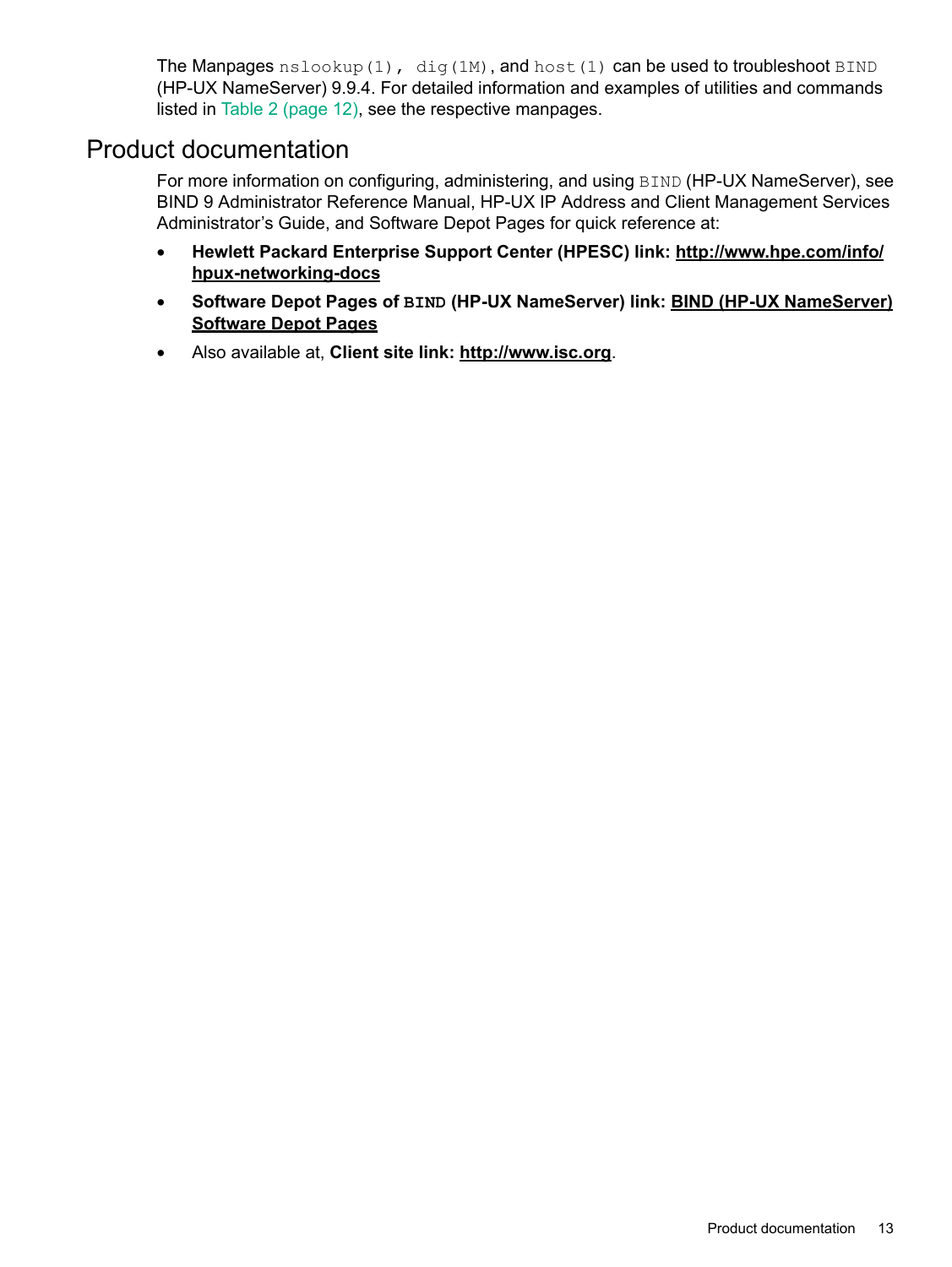## <span id="page-13-0"></span>5 Defect fixes across various releases of BIND (HP-UX NameServer)

<span id="page-13-1"></span>This chapter lists out in detail about the various defects fixed in BIND (HP-UX NameServer) for HP-UX 11i v3 operating system, across multiple releases.

### Defects fixed in BIND (HP-UX NameServer) 9.9.4 (C.9.9.4.6.0) release

<span id="page-13-3"></span>[Table](#page-13-3) 3 lists in detail about the defects fixed in BIND (HP-UX NameServer) 9.9.4 (C.9.9.4.6.0) release of HP-UX 11i v3 operating system.

| <b>Defect Identifier</b> | <b>Description</b>                                                                                                                                                                                                            |
|--------------------------|-------------------------------------------------------------------------------------------------------------------------------------------------------------------------------------------------------------------------------|
| QXCR1001459637           | <b>Title:</b> HP-UX: Error in parsing of incoming responses                                                                                                                                                                   |
|                          | <b>Severity: Serious</b>                                                                                                                                                                                                      |
|                          | <b>Problem:</b> BIND (HP-UX NameServer) does not validate correctly while parsing the<br>incoming response.                                                                                                                   |
|                          | <b>Details:</b> This CR implements the fix for CVE-2015-8000. $\mu$ amed (1M) accepts some<br>records with an incorrect class instead of rejecting them as malformed due to an error<br>in the parsing of incoming responses. |
|                          | Resolution: named (1M) is modified to validate the class of incoming responses<br>appropriately.                                                                                                                              |
| QXCR1001463077           | <b>Title:</b> HP-UX: Error in buffer size check                                                                                                                                                                               |
|                          | <b>Severity: Serious</b>                                                                                                                                                                                                      |
|                          | <b>Problem:</b> BIND (HP-UX NameServer) buffer size check is not working appropriately.                                                                                                                                       |
|                          | <b>Details:</b> This CR implements the fix for CVE-2015-8704. A buffer size check that is used<br>to quard against the overflow can cause BIND (HP-UX NameServer) to exit with an<br>INSIST failure in apl 42.c.              |
|                          | <b>Resolution:</b> The buffer size check is modified to fix this issue.                                                                                                                                                       |

**Table 3 Defects fixed in BIND (HP-UX NameServer) 9.9.4 (C.9.9.4.6.0)**

### <span id="page-13-2"></span>Defects fixed in BIND (HP-UX NameServer) 9.9.4 (C.9.9.4.5.0) release

<span id="page-13-4"></span>[Table](#page-13-4) 4 lists in detail about the defects fixed in BIND (HP-UX NameServer) 9.9.4 (C.9.9.4.5.0) release of HP-UX 11i v3 operating system.

**Table 4 Defects fixed in BIND (HP-UX NameServer) 9.9.4 (C.9.9.4.5.0)**

| Defect Identifier | <b>Description</b>                                                                                                                                                                                                                                                              |
|-------------------|---------------------------------------------------------------------------------------------------------------------------------------------------------------------------------------------------------------------------------------------------------------------------------|
| QXCR1001440769    | <b>Title: HP-UX: Error in DNSSEC-signed records</b>                                                                                                                                                                                                                             |
|                   | <b>Severity: Serious</b>                                                                                                                                                                                                                                                        |
|                   | <b>Problem:</b> validation on DNSSEC-signed records can be exploited remotely causing<br>denial-of-service.                                                                                                                                                                     |
|                   | <b>Details:</b> This CR implements the fix for CVE-2015-5722. BIND (HP-UX NameServer)<br>servers performing validation on DNSSEC-signed records can be exploited remotely<br>causing denial-of-service. Validating recursive resolvers are at greater risk from this<br>defect. |
|                   | <b>Resolution:</b> Signed validation process has been modified to fix this issue.                                                                                                                                                                                               |
| QXCR1001446489    | <b>Title:</b> HP-UX: Upgrade OpenSSL to 1.0.1                                                                                                                                                                                                                                   |
|                   | <b>Severity: Serious</b>                                                                                                                                                                                                                                                        |
|                   | <b>Problem:</b> Upgrade BIND 9.9.4 to use OpenSSL 1.0.1                                                                                                                                                                                                                         |
|                   | <b>Details:</b> BIND uses OpenSSL 0.9.8 which will reach end of support by December 2015.                                                                                                                                                                                       |
|                   | <b>Resolution:</b> BIND 9.9.4.5 now supports OpenSSL 1.0.1.                                                                                                                                                                                                                     |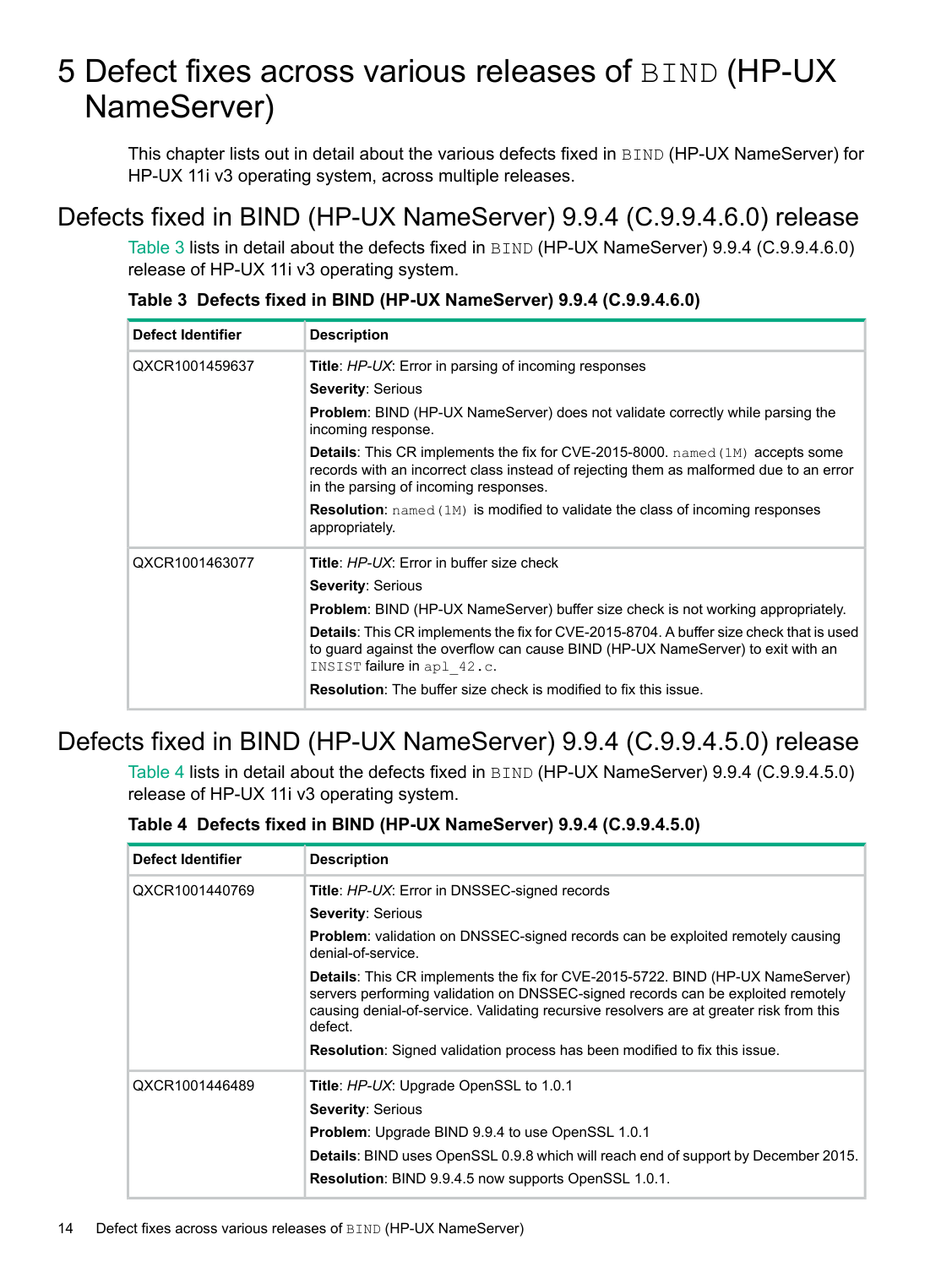### Defects fixed in BIND (HP-UX NameServer) 9.9.4 (C.9.9.4.4.0) release

<span id="page-14-0"></span>Table 6 [\(page](#page-14-2) 15) lists in detail about the defects fixed in BIND (HP-UX NameServer) 9.9.4 (C.9.9.4.4.0) release of HP-UX 11i v3 operating system.

|  |  |  |  |  | Table 5 Defects fixed in BIND (HP-UX NameServer) 9.9.4 (C.9.9.4.4.0) |  |  |  |
|--|--|--|--|--|----------------------------------------------------------------------|--|--|--|
|--|--|--|--|--|----------------------------------------------------------------------|--|--|--|

| Defect Identifier | <b>Description</b>                                                                                                                                                                                                                                                                              |
|-------------------|-------------------------------------------------------------------------------------------------------------------------------------------------------------------------------------------------------------------------------------------------------------------------------------------------|
| QXCR1001432302    | <b>Title:</b> HP-UX: Error in TKEY queries                                                                                                                                                                                                                                                      |
|                   | <b>Severity: Serious</b>                                                                                                                                                                                                                                                                        |
|                   | Problem: TKEY query handling does not work as expected in BIND (HP-UX<br>NameServer) 9.9.4 leading to denial-of-service.                                                                                                                                                                        |
|                   | <b>Details:</b> This CR implements the fix for CVE-2015-5477. An error in the handling<br>of TKEY queries can be exploited by an attacker for use as a denial-of-service<br>vector, as a constructed packet can use the defect to trigger a REQUIRE assertion<br>failure, causing BIND to exit. |
|                   | <b>Resolution:</b> TKEY query handling is fixed to resolve this issue.                                                                                                                                                                                                                          |

### <span id="page-14-1"></span>Defects fixed in BIND (HP-UX NameServer) 9.9.4 (C.9.9.4.3.0) release

<span id="page-14-2"></span>[Table](#page-14-2) 6 lists in detail about the defects fixed in BIND (HP-UX NameServer) 9.9.4 (C.9.9.4.3.0) release of HP-UX 11i v3 operating system.

| <b>Defect Identifier</b> | <b>Description</b>                                                                                                                                                                                                                                               |  |  |  |
|--------------------------|------------------------------------------------------------------------------------------------------------------------------------------------------------------------------------------------------------------------------------------------------------------|--|--|--|
| QXCR1001402582           | Title: HP-UX: dnssec validation not working as expected                                                                                                                                                                                                          |  |  |  |
|                          | <b>Severity: Serious</b>                                                                                                                                                                                                                                         |  |  |  |
|                          | <b>Problem:</b> dnssec validation does not work as expected in BIND (HP-UX)<br>NameServer) 9.9.4                                                                                                                                                                 |  |  |  |
|                          | <b>Details:</b> This CR implements the following fixes for this problem:                                                                                                                                                                                         |  |  |  |
|                          | 1. CVE-2015-1349:                                                                                                                                                                                                                                                |  |  |  |
|                          | BIND (HP-UX NameServer) servers configured to perform DNSSEC validation<br>and which are using managed-keys may terminate with an assertion failure,<br>when encountering a rare set of conditions in a managed trust anchor.                                    |  |  |  |
|                          | 2. CVE-2015-4620:                                                                                                                                                                                                                                                |  |  |  |
|                          | A recursive resolver performing DNSSEC validation can be deliberately stopped<br>by an attacker, who can cause the resolver to perform a query against a<br>maliciously-constructed zone, leading to denial of service to clients, who rely on<br>that resolver. |  |  |  |
|                          | <b>Resolution:</b> DNSSEC validation is modified to fix both the CVEs.                                                                                                                                                                                           |  |  |  |
| QXCR1001423961           | Title: HP-UX: hosts to named does not work on BIND (HP-UX NameServer) C.<br>9.9.4                                                                                                                                                                                |  |  |  |
|                          | Severity: Medium                                                                                                                                                                                                                                                 |  |  |  |
|                          | Problem: hosts to named does not work as expected on BIND (HP-UX<br>NameServer) C.9.9.4.                                                                                                                                                                         |  |  |  |
|                          | Details: hosts to named fails with syntax error and does not create named.conf                                                                                                                                                                                   |  |  |  |
|                          | Resolution: hosts to named is modified to create named.conf appropriately.                                                                                                                                                                                       |  |  |  |

#### **Table 6 Defects fixed in BIND (HP-UX NameServer) 9.9.4 (C.9.9.4.3.0)**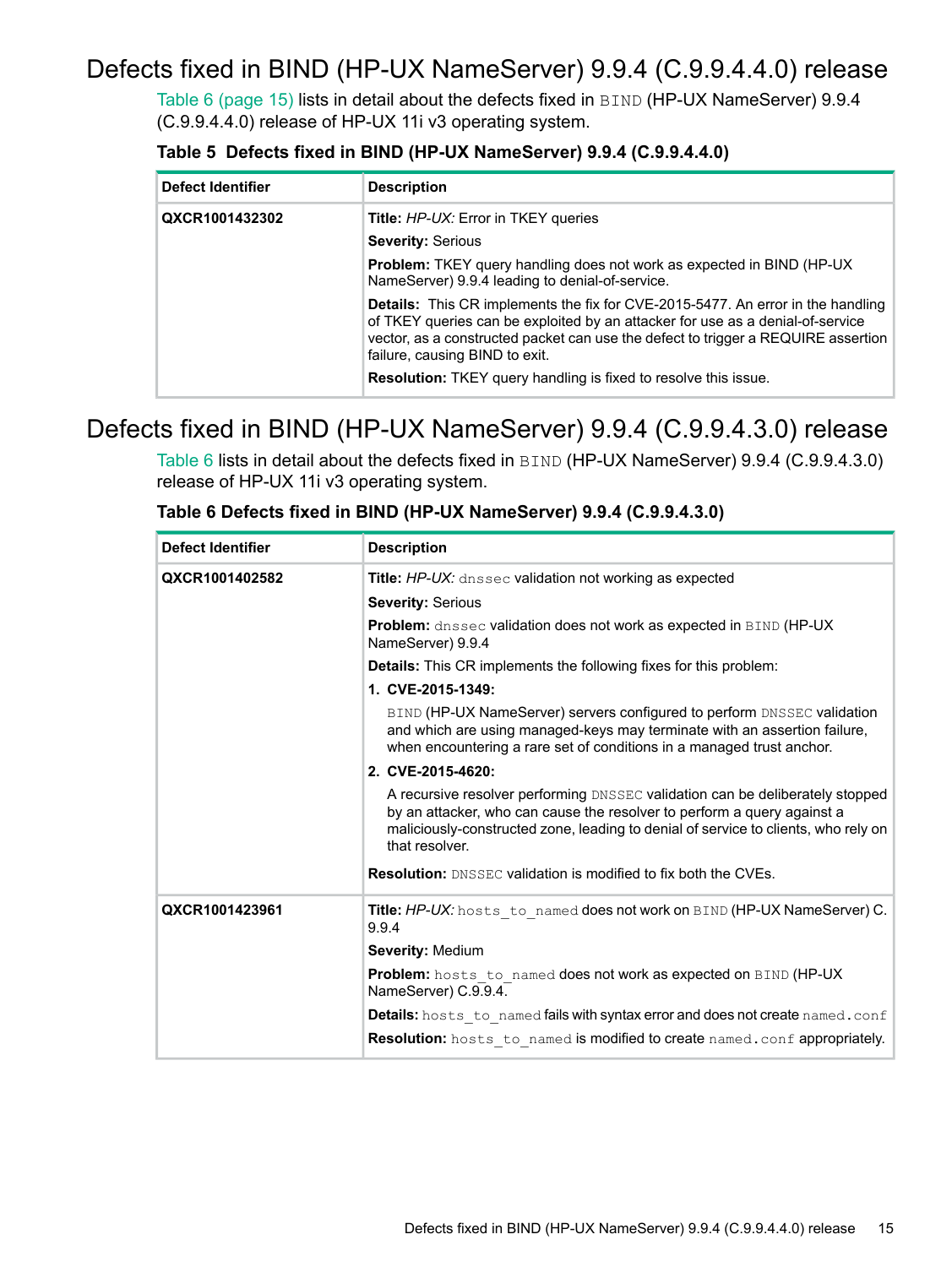### Defects fixed in BIND (HP-UX NameServer) 9.9.4 (C.9.9.4.2.0) release

<span id="page-15-0"></span>Table 7 [\(page](#page-15-2) 16) lists in detail about the defects fixed in BIND (HP-UX NameServer) 9.9.4 (C.9.9.4.2.0) release of HP-UX 11i v3 operating system.

| Defect Identifier | <b>Description</b>                                                                                                                                                                                                                                                                         |  |  |
|-------------------|--------------------------------------------------------------------------------------------------------------------------------------------------------------------------------------------------------------------------------------------------------------------------------------------|--|--|
| QXCR1001389792    | <b>Title:</b> HP-UX: BIND (HP-UX NameServer) 9.9.4 does not work as expected                                                                                                                                                                                                               |  |  |
|                   | <b>Severity: Serious</b>                                                                                                                                                                                                                                                                   |  |  |
|                   | <b>Problem:</b> named (1M) may crash or cause exhaustion of memory resources                                                                                                                                                                                                               |  |  |
|                   | <b>Details:</b> This CR implements the fix for CVE-2014-8500: A flaw in the delegation<br>handling can be able to exploit, so as to put named into an infinite loop, in which<br>each lookup of a BIND (HP-UX NameServer) triggered additional lookups of more<br>BIND (HP-UX NameServer). |  |  |
|                   | <b>Resolution:</b> New options max-recursion-depth and max-recursion-queries<br>are set up to handle the same.                                                                                                                                                                             |  |  |
| QXCR1001375700    | <b>Title:</b> Manpages not removed                                                                                                                                                                                                                                                         |  |  |
|                   | <b>Severity: Medium</b>                                                                                                                                                                                                                                                                    |  |  |
|                   | <b>Problem:</b> Japanese Manpages are not removed                                                                                                                                                                                                                                          |  |  |
|                   | <b>Details:</b> Japanese Manpages are not removed, while upgrading to <b>BIND</b> (HP-UX)<br>NameServer) 9.9.4.                                                                                                                                                                            |  |  |
|                   | <b>Resolution:</b> Remove Japanese Manpages of older versions of BIND (HP-UX)<br>NameServer), if present.                                                                                                                                                                                  |  |  |

#### <span id="page-15-2"></span>**Table 7 Defects fixed in BIND (HP-UX NameServer) 9.9.4 (C.9.9.4.2.0)**

### <span id="page-15-1"></span>Hewlett Packard Enterprise specific changes

<span id="page-15-3"></span>Table 8 [\(page](#page-15-3) 16) lists in detail about the Hewlett Packard Enterprise specific changes to BIND (HP-UX NameServer) 9.9.4 for HP-UX 11i v3 operating system.

| Table 8 Hewlett Packard Enterprise specific changes in BIND (HP-UX NameServer) 9.9.4 |  |
|--------------------------------------------------------------------------------------|--|
|--------------------------------------------------------------------------------------|--|

| <b>Change identifier</b> | <b>Description</b>                                                                                                              |
|--------------------------|---------------------------------------------------------------------------------------------------------------------------------|
| QXCR1000552734           | Add an Option statement to disable the EDNS feature on BIND (HP-UX NameServer)<br>9.                                            |
| QXCR1000552677           | DNS does not check for symbolic links.                                                                                          |
| QXCR1000552678           | DNS does not check if dynamic DNS log files are linked. This is similar to<br>JAGaf74389 but checks for journal files.          |
| QXCR1000552218           | Improve performance of $nameed (1M)$ by compiling with appropriate optimization<br>level.                                       |
| QXCR1000791343           | As named (1M) supports 32-bit addresses, named (1M) fails with an error message<br>when the data size increases more than 1 GB. |
| QXCR1000586326           | $\mu$ named (1M) fails with an "out of memory" error message if the size of the cache<br>memory exceeds 1 GB.                   |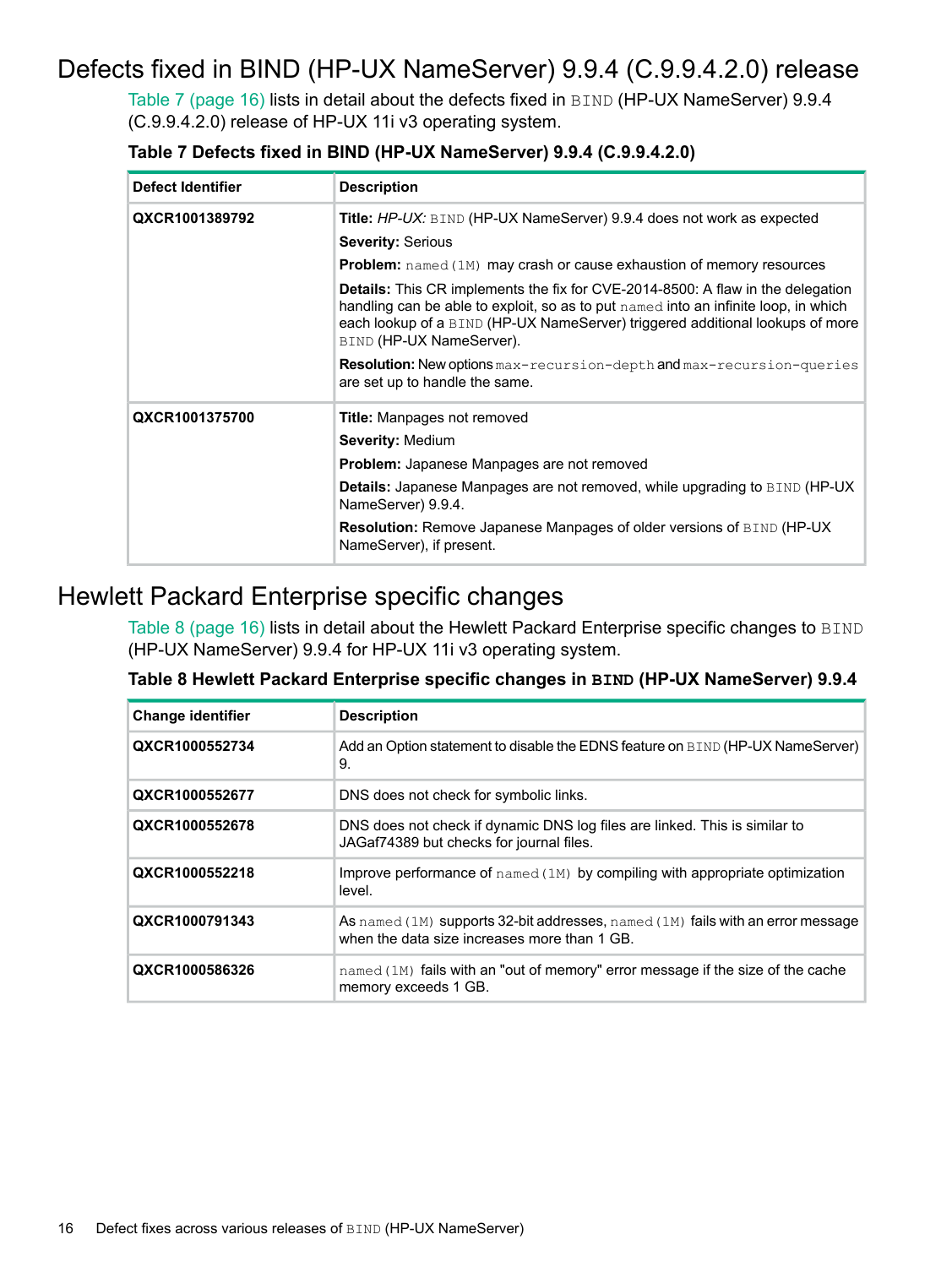## <span id="page-16-0"></span>Known problems, issues, limitations, and workaround

Currently, there is no known problem or issue in BIND (HP-UX NameServer) 9.9.4.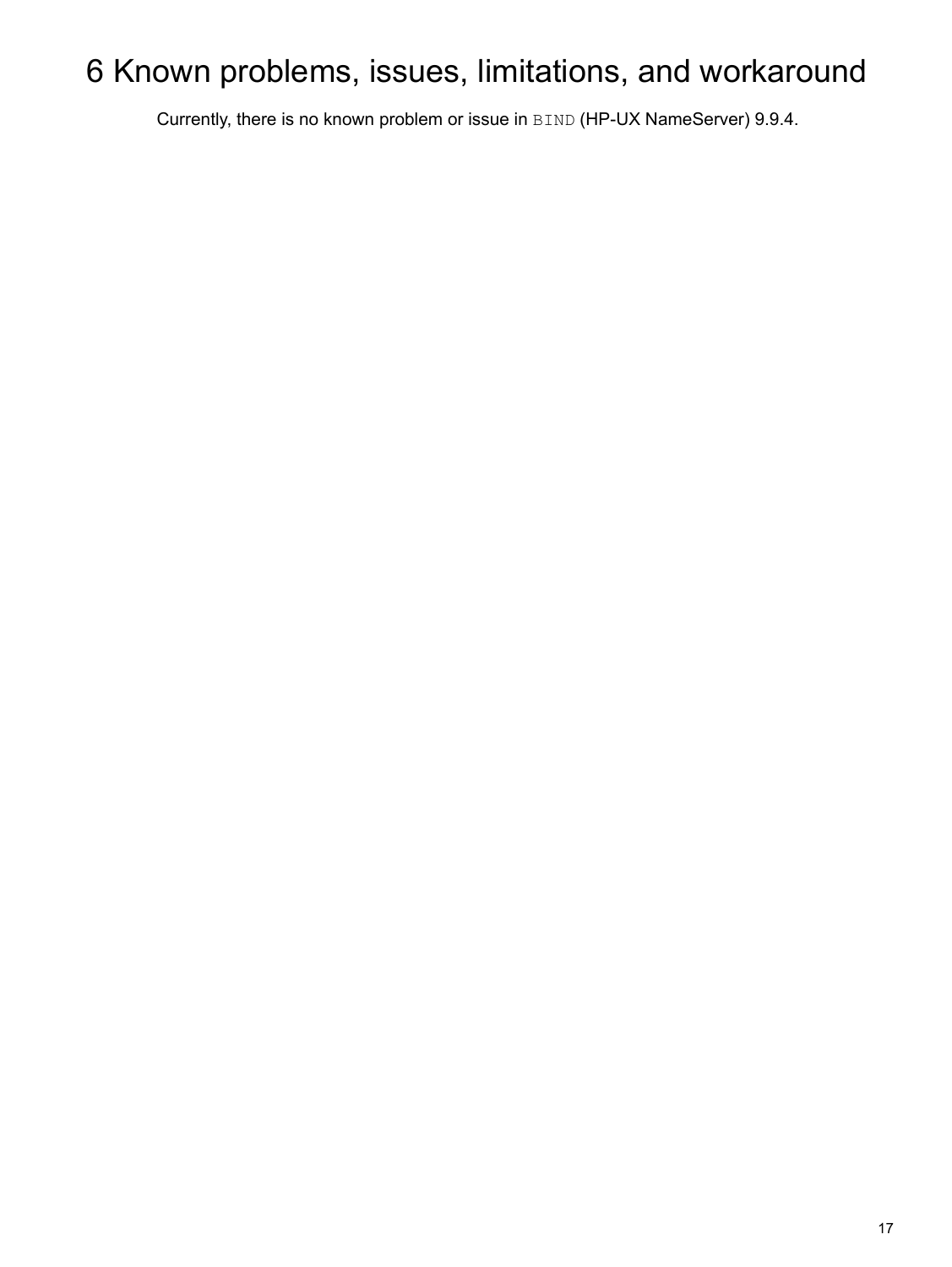## <span id="page-17-0"></span>7 New deliverable in BIND (HP-UX NameServer) 9.9.4 and their locations

<span id="page-17-1"></span>The following binary is added newly in BIND (HP-UX NameServer) 9.9.4. See individual Manpages for more information.

#### **Binaries**

/usr/sbin/dnssec-verify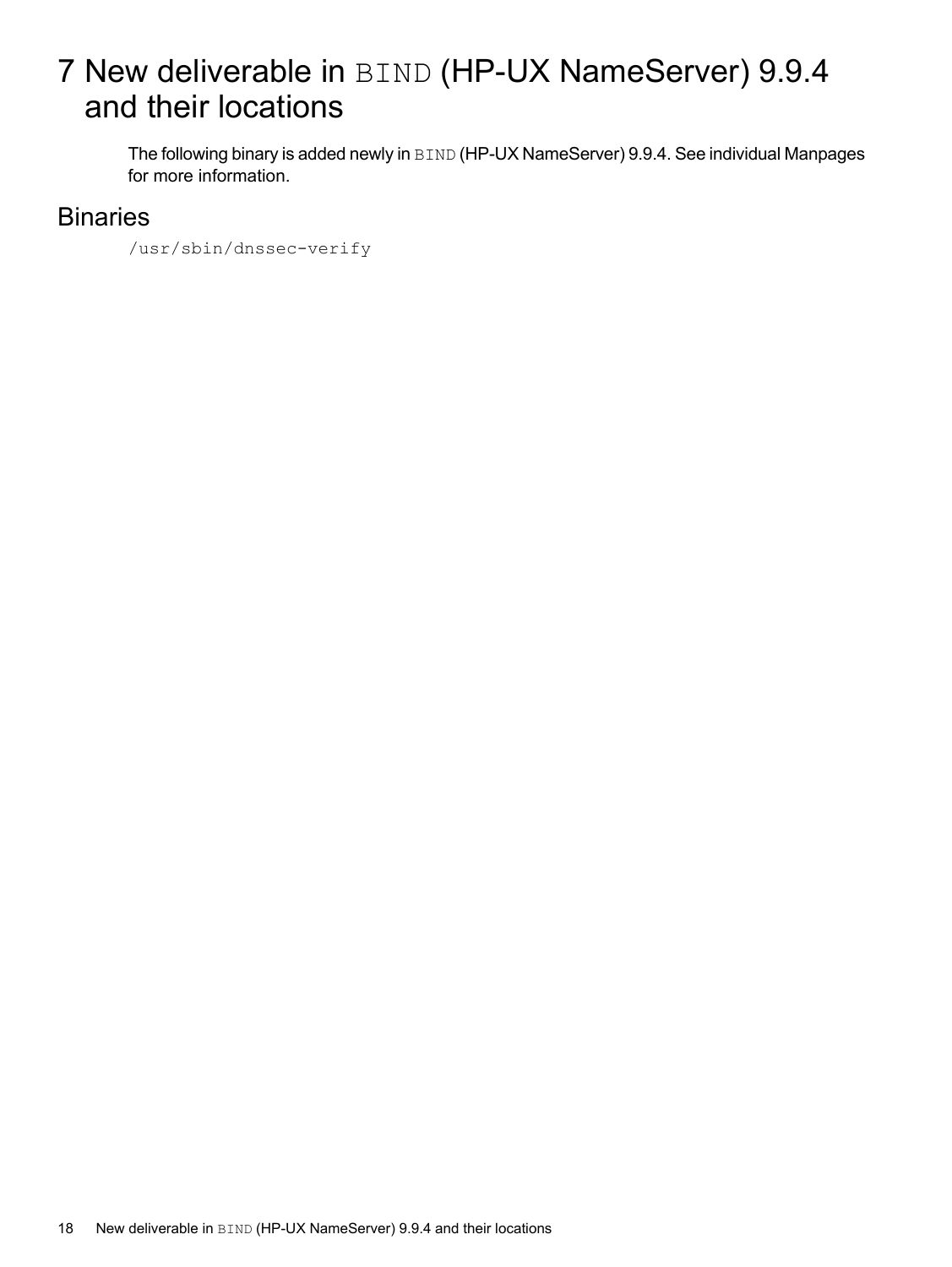## <span id="page-18-0"></span>8 Support and other resources

### Accessing Hewlett Packard Enterprise Support

- <span id="page-18-1"></span>• For live assistance, go to the Contact Hewlett Packard Enterprise Worldwide website: **[www.hpe.com/assistance](http://www.hpe.com/assistance)**
- To access documentation and support services, go to the Hewlett Packard Enterprise Support Center website:

#### **[www.hpe.com/support/hpesc](http://www.hpe.com/support/hpesc)**

#### Information to collect

- Technical support registration number (if applicable)
- Product name, model or version, and serial number
- Operating system name and version
- Firmware version
- Error messages
- Product-specific reports and logs
- <span id="page-18-2"></span>• Add-on products or components
- Third-party products or components

#### Accessing updates

- Some software products provide a mechanism for accessing software updates through the product interface. Review your product documentation to identify the recommended software update method.
- To download product updates, go to either of the following:
	- Hewlett Packard Enterprise Support Center **Get connected with updates** page: **<www.hpe.com/support/e-updates>**  $\circ$
	- Software Depot website:

#### **[www.hpe.com/support/softwaredepot](http://www.hpe.com/support/softwaredepot)**

• To view and update your entitlements, and to link your contracts and warranties with your profile, go to the Hewlett Packard Enterprise Support Center **More Information on Access to Support Materials** page:

#### **[www.hpe.com/support/AccessToSupportMaterials](http://www.hpe.com/support/AccessToSupportMaterials)**

 $\mathbb{O}$ **IMPORTANT:** Access to some updates might require product entitlement when accessed through the Hewlett Packard Enterprise Support Center. You must have an HPE Passport setup with relevant entitlements.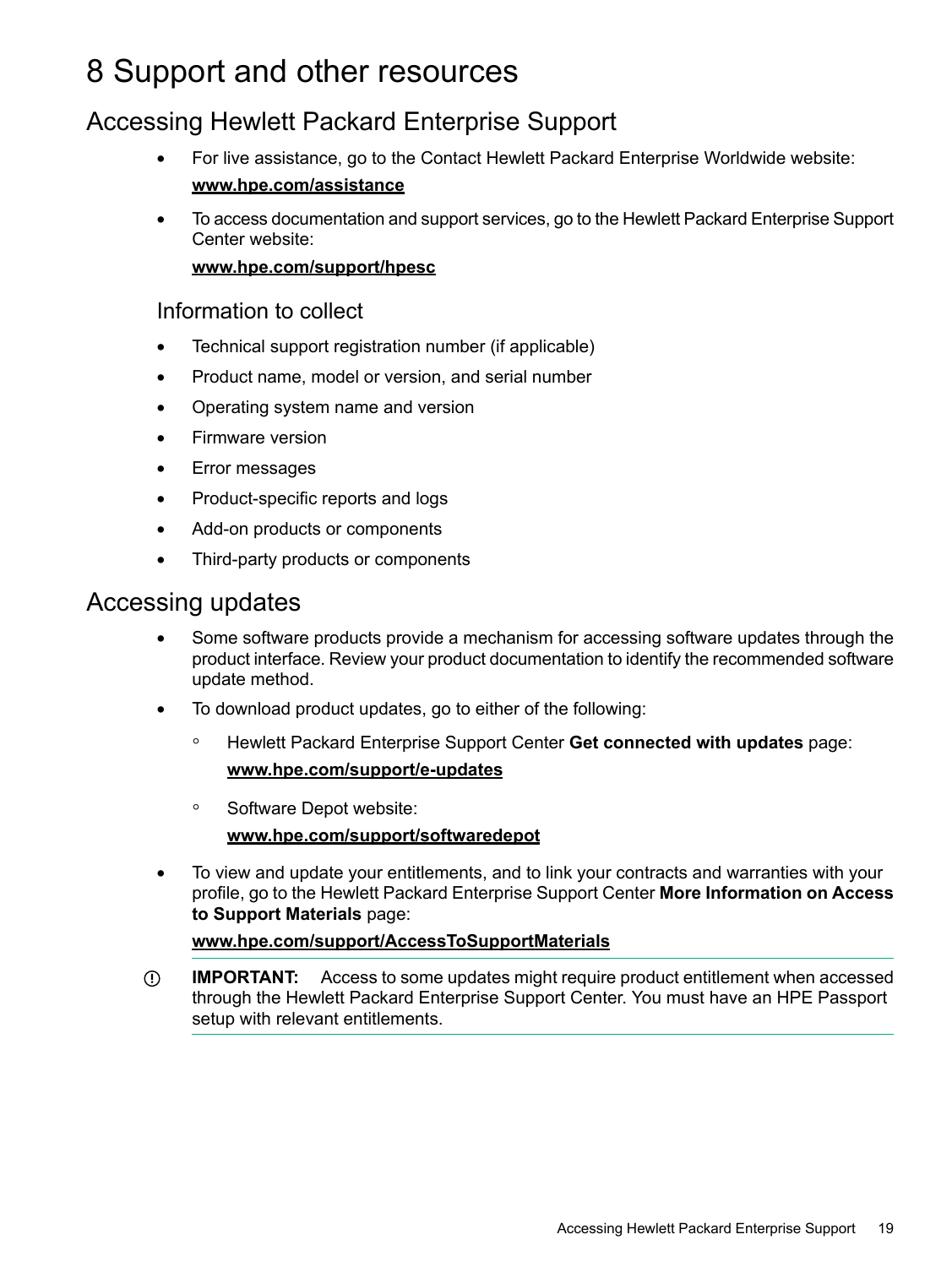### Websites

<span id="page-19-0"></span>

| Website                                                                        | Link                                       |
|--------------------------------------------------------------------------------|--------------------------------------------|
| Hewlett Packard Enterprise Information Library                                 | www.hpe.com/info/enterprise/docs           |
| Hewlett Packard Enterprise Support Center                                      | www.hpe.com/support/hpesc                  |
| Contact Hewlett Packard Enterprise Worldwide                                   | www.hpe.com/assistance                     |
| <b>Subscription Service/Support Alerts</b>                                     | www.hpe.com/support/e-updates              |
| Software Depot                                                                 | www.hpe.com/support/softwaredepot          |
| <b>Customer Self Repair</b>                                                    | www.hpe.com/support/selfrepair             |
| Insight Remote Support                                                         | www.hpe.com/info/insightremotesupport/docs |
| Serviceguard Solutions for HP-UX                                               | www.hpe.com/info/hpux-serviceguard-docs    |
| Single Point of Connectivity Knowledge (SPOCK)<br>Storage compatibility matrix | www.hpe.com/storage/spock                  |
| Storage white papers and analyst reports                                       | www.hpe.com/storage/whitepapers            |

#### <span id="page-19-1"></span>Customer self repair

Hewlett Packard Enterprise customer self repair (CSR) programs allow you to repair your product. If a CSR part needs to be replaced, it will be shipped directly to you so that you can install it at your convenience. Some parts do not qualify for CSR. Your Hewlett Packard Enterprise authorized service provider will determine whether a repair can be accomplished by CSR.

<span id="page-19-2"></span>For more information about CSR, contact your local service provider or go to the CSR website:

#### **[www.hpe.com/support/selfrepair](http://www.hpe.com/support/selfrepair)**

#### Remote support

Remote support is available with supported devices as part of your warranty or contractual support agreement. It provides intelligent event diagnosis, and automatic, secure submission of hardware event notifications to Hewlett Packard Enterprise, which will initiate a fast and accurate resolution based on your product's service level. Hewlett Packard Enterprise strongly recommends that you register your device for remote support.

For more information and device support details, go to the following website:

#### **[www.hpe.com/info/insightremotesupport/docs](http://www.hpe.com/info/insightremotesupport/docs)**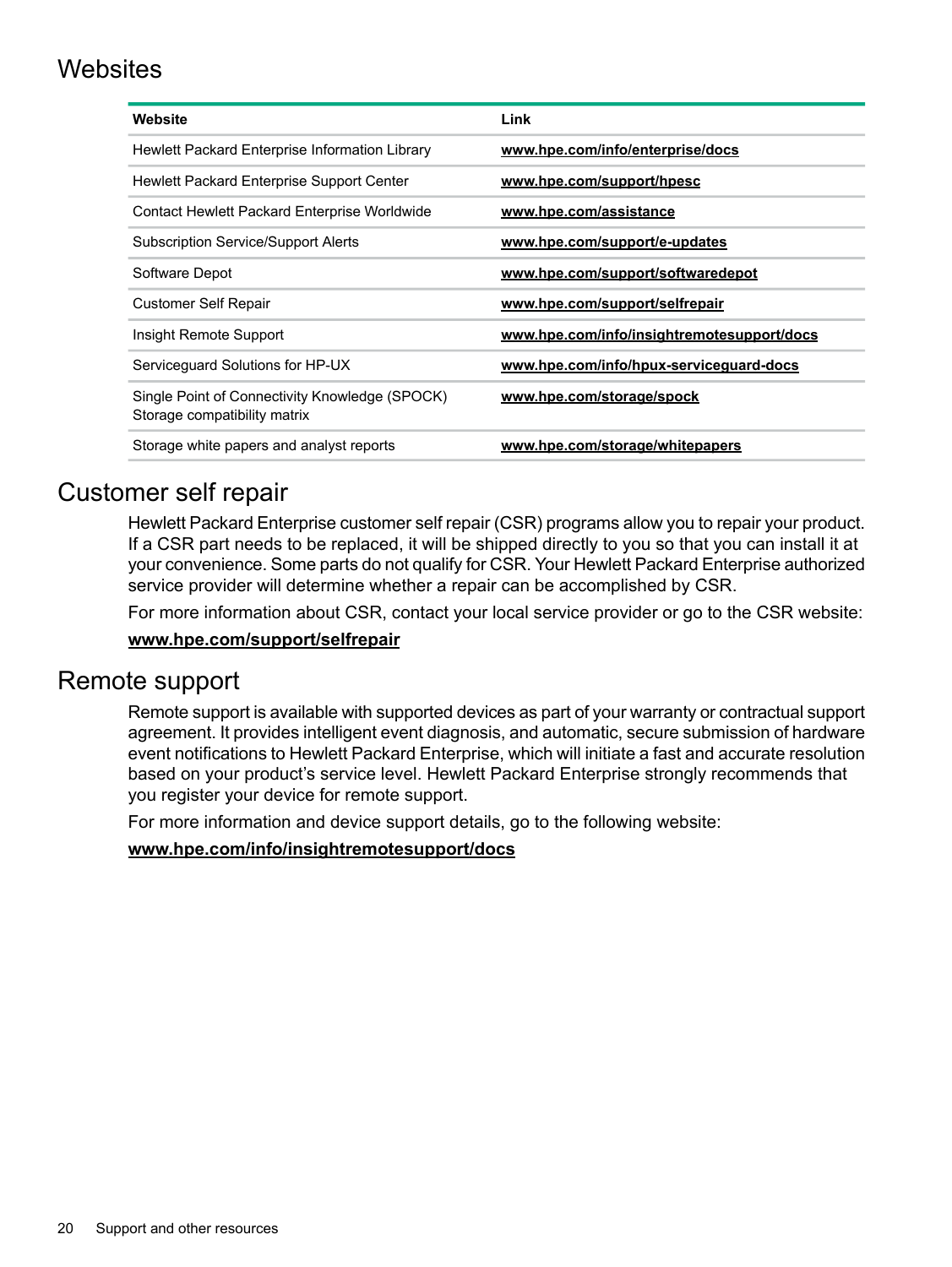## <span id="page-20-0"></span>9 Related documentation

For more information about BIND (HP-UX NameServer), see the following documents at **[http://](http://www.hpe.com/info/hpux-networking-docs-11iv3) [www.hpe.com/info/hpux-networking-docs-11iv3](http://www.hpe.com/info/hpux-networking-docs-11iv3)**:

- *BIND (HP-UX NameServer) Release Notes*
- *BIND 9 Administrator Reference Manual*
- <span id="page-20-1"></span>• *HP-UX IP Address and Client Management Services Administrator's Guide*

#### Software and documentation availability in native languages

<span id="page-20-2"></span>The product is supported only in English locale (LANG=C). Behavior of the product is unpredictable when LANG value is set to any other language code other than C. Documentation support for this product is also available only in English locale.

#### Reporting defects

You can report defects related to BIND (HP-UX NameServer) product.

Contact your local Hewlett Packard Enterprise representative to file a defect on your behalf.